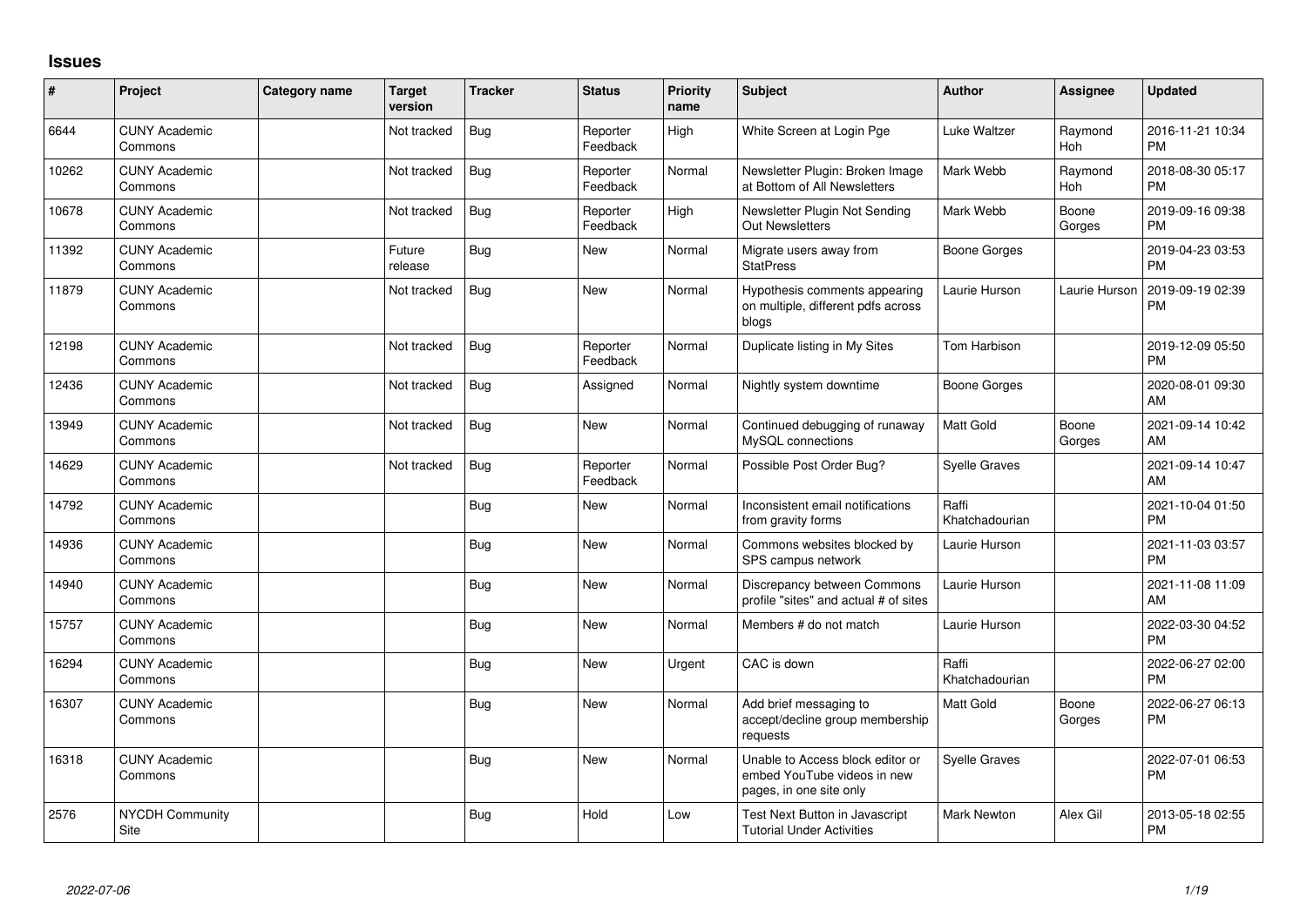| #     | Project                         | <b>Category name</b>       | <b>Target</b><br>version | <b>Tracker</b> | <b>Status</b>        | <b>Priority</b><br>name | <b>Subject</b>                                                                            | <b>Author</b>       | <b>Assignee</b>       | <b>Updated</b>                |
|-------|---------------------------------|----------------------------|--------------------------|----------------|----------------------|-------------------------|-------------------------------------------------------------------------------------------|---------------------|-----------------------|-------------------------------|
| 2618  | <b>NYCDH Community</b><br>Site  |                            |                          | Bug            | Assigned             | Low                     | Mark blogs as spam when created<br>by users marked as spam                                | Matt Gold           | Boone<br>Gorges       | 2013-06-09 11:38<br><b>PM</b> |
| 8992  | <b>NYCDH Community</b><br>Site  |                            |                          | Bug            | Assigned             | Normal                  | Multiple RBE error reports                                                                | <b>Matt Gold</b>    | Raymond<br>Hoh        | 2017-12-11 05:43<br><b>PM</b> |
| 4972  | <b>CUNY Academic</b><br>Commons | Analytics                  | Not tracked              | Bug            | <b>New</b>           | Normal                  | <b>Newsletter Analytics</b>                                                               | Stephen Real        | <b>Matt Gold</b>      | 2015-12-09 12:54<br><b>PM</b> |
| 7022  | <b>CUNY Academic</b><br>Commons | Announcements              | Future<br>release        | Bug            | <b>New</b>           | Normal                  | Sitewide announcements should<br>be displayed on, and dismissable<br>from, mapped domains | <b>Boone Gorges</b> | Boone<br>Gorges       | 2018-03-22 10:18<br>AM        |
| 5691  | <b>CUNY Academic</b><br>Commons | Blogs (BuddyPress)         | Future<br>release        | <b>Bug</b>     | Assigned             | High                    | Differing numbers on Sites display                                                        | Matt Gold           | Raymond<br><b>Hoh</b> | 2016-06-13 01:37<br><b>PM</b> |
| 11243 | <b>CUNY Academic</b><br>Commons | BuddyPress (misc)          | Future<br>release        | Bug            | <b>New</b>           | Normal                  | Audit bp-custom.php                                                                       | Raymond Hoh         | Raymond<br>Hoh        | 2022-04-26 11:59<br>AM        |
| 9060  | <b>CUNY Academic</b><br>Commons | Commons In A Box           | Not tracked              | Bug            | Hold                 | Normal                  | Problems with CBox image library<br>/ upload                                              | Lisa Rhody          | Raymond<br>Hoh        | 2018-01-10 03:26<br><b>PM</b> |
| 11556 | <b>CUNY Academic</b><br>Commons | Courses                    | Not tracked              | Bug            | Reporter<br>Feedback | Normal                  | Instructor name given in course<br>listing                                                | <b>Tom Harbison</b> |                       | 2019-06-25 04:12<br><b>PM</b> |
| 12438 | <b>CUNY Academic</b><br>Commons | Courses                    | Not tracked              | <b>Bug</b>     | <b>New</b>           | Normal                  | Site appearing twice                                                                      | Laurie Hurson       | Boone<br>Gorges       | 2020-02-18 01:34<br><b>PM</b> |
| 16199 | <b>CUNY Academic</b><br>Commons | <b>Directories</b>         | 2.0.3                    | Bug            | <b>New</b>           | Normal                  | Removed "Semester" Filter from<br><b>Courses Directory</b>                                | Laurie Hurson       | Boone<br>Gorges       | 2022-06-29 11:32<br>AM        |
| 14496 | <b>CUNY Academic</b><br>Commons | Domain Mapping             | Future<br>release        | Bug            | <b>New</b>           | Normal                  | Mapped domain SSO uses<br>third-party cookies                                             | Raymond Hoh         | Raymond<br>Hoh        | 2021-05-24 04:03<br><b>PM</b> |
| 9979  | <b>CUNY Academic</b><br>Commons | <b>Email Notifications</b> | Not tracked              | Bug            | Reporter<br>Feedback | Normal                  | Reports of slow email activation<br>emails                                                | <b>Matt Gold</b>    | Boone<br>Gorges       | 2018-08-29 09:40<br><b>PM</b> |
| 11971 | <b>CUNY Academic</b><br>Commons | <b>Email Notifications</b> | Future<br>release        | <b>Bug</b>     | Reporter<br>Feedback | Low                     | Pictures obscured in emailed post<br>notifications                                        | Marilyn Weber       | Raymond<br>Hoh        | 2019-11-21 01:14<br><b>PM</b> |
| 4438  | <b>CUNY Academic</b><br>Commons | Events                     | Future<br>release        | Bug            | Assigned             | Normal                  | Events Calendar - Export<br><b>Recurring Events</b>                                       | scott voth          | Daniel Jones          | 2016-05-23 04:25<br><b>PM</b> |
| 6749  | <b>CUNY Academic</b><br>Commons | Events                     | Future<br>release        | Bug            | New                  | Low                     | BPEO iCal request can trigger<br>very large number of DB queries                          | Boone Gorges        | Raymond<br>Hoh        | 2016-11-15 10:09<br><b>PM</b> |
| 5317  | <b>CUNY Academic</b><br>Commons | Group Blogs                | Not tracked              | <b>Bug</b>     | Reporter<br>Feedback | Normal                  | Notifications of New Post Didn't<br>Come                                                  | Luke Waltzer        | Samantha<br>Raddatz   | 2016-03-21 10:41<br><b>PM</b> |
| 5268  | <b>CUNY Academic</b><br>Commons | Group Forums               | Future<br>release        | Bug            | Assigned             | Normal                  | Long-time to post to multiple<br>groups                                                   | Luke Waltzer        | Daniel Jones          | 2016-09-07 06:31<br><b>PM</b> |
| 7928  | <b>CUNY Academic</b><br>Commons | Group Forums               | Not tracked              | Bug            | <b>New</b>           | Normal                  | Duplicate Forum post                                                                      | Luke Waltzer        | Raymond<br>Hoh        | 2017-04-11 09:27<br><b>PM</b> |
| 9835  | <b>CUNY Academic</b><br>Commons | Group Forums               | Future<br>release        | Bug            | Assigned             | Normal                  | add a "like" function?                                                                    | Marilyn Weber       | <b>Erik Trainer</b>   | 2018-06-05 01:49<br><b>PM</b> |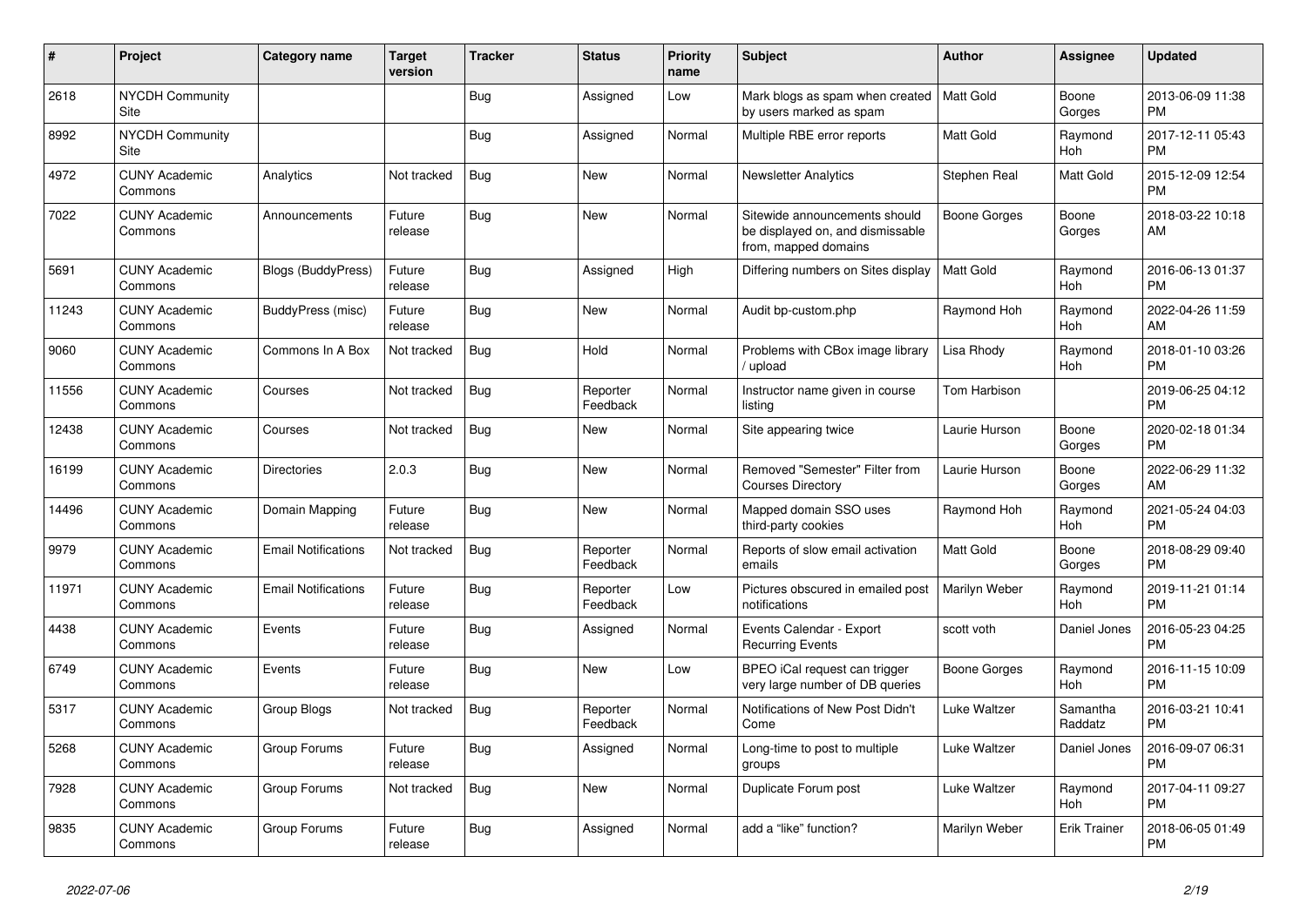| $\#$  | Project                         | <b>Category name</b>    | <b>Target</b><br>version | <b>Tracker</b> | <b>Status</b>        | <b>Priority</b><br>name | <b>Subject</b>                                                              | <b>Author</b>           | <b>Assignee</b> | <b>Updated</b>                |
|-------|---------------------------------|-------------------------|--------------------------|----------------|----------------------|-------------------------|-----------------------------------------------------------------------------|-------------------------|-----------------|-------------------------------|
| 13328 | <b>CUNY Academic</b><br>Commons | Group Forums            | Not tracked              | <b>Bug</b>     | Reporter<br>Feedback | Normal                  | cross-posting in two related<br>groups                                      | Marilyn Weber           | Raymond<br>Hoh  | 2020-09-15 10:39<br><b>PM</b> |
| 13457 | <b>CUNY Academic</b><br>Commons | Group Forums            | 2.0.3                    | Bug            | New                  | High                    | Forum post not sending<br>notifications                                     | Filipa Calado           | Raymond<br>Hoh  | 2022-06-29 11:32<br>AM        |
| 3419  | <b>CUNY Academic</b><br>Commons | Group Invitations       | 1.6.14                   | <b>Bug</b>     | Testing<br>Required  | Normal                  | Neatening the display of<br>messages on group requests                      | Matt Gold               | Boone<br>Gorges | 2014-09-01 09:29<br><b>PM</b> |
| 6995  | <b>CUNY Academic</b><br>Commons | Home Page               | Not tracked              | <b>Bug</b>     | Assigned             | Normal                  | member filter on homepage not<br>working                                    | <b>Matt Gold</b>        | Raymond<br>Hoh  | 2016-12-11 09:46<br><b>PM</b> |
| 4535  | <b>CUNY Academic</b><br>Commons | My Commons              | Future<br>release        | Bug            | New                  | Low                     | My Commons filter issue                                                     | scott voth              | Raymond<br>Hoh  | 2015-09-01 11:17<br>AM        |
| 8440  | <b>CUNY Academic</b><br>Commons | Onboarding              | Not tracked              | <b>Bug</b>     | New                  | Normal                  | <b>Create Test Email Accounts for</b><br><b>Onboarding Project</b>          | Stephen Real            | Stephen Real    | 2017-08-01 09:49<br><b>PM</b> |
| 10794 | <b>CUNY Academic</b><br>Commons | Performance             | Not tracked              | <b>Bug</b>     | <b>New</b>           | Normal                  | Memcached connection<br>occasionally breaks                                 | Boone Gorges            | Boone<br>Gorges | 2018-12-06 03:30<br><b>PM</b> |
| 14908 | <b>CUNY Academic</b><br>Commons | Performance             |                          | <b>Bug</b>     | <b>New</b>           | Normal                  | Stale object cache on cdev                                                  | Raymond Hoh             | Boone<br>Gorges | 2021-12-07 09:45<br>AM        |
| 15242 | <b>CUNY Academic</b><br>Commons | Performance             | Not tracked              | Bug            | Reporter<br>Feedback | Normal                  | Slugist site                                                                | Raffi<br>Khatchadourian | Boone<br>Gorges | 2022-02-07 11:14<br>AM        |
| 5827  | <b>CUNY Academic</b><br>Commons | <b>Public Portfolio</b> | Future<br>release        | <b>Bug</b>     | Assigned             | Normal                  | Academic Interests square bracket<br>links not working                      | scott voth              | Chris Stein     | 2016-08-11 11:59<br><b>PM</b> |
| 6671  | <b>CUNY Academic</b><br>Commons | Reply By Email          | Not tracked              | Bug            | Assigned             | Normal                  | "Post too often" RBE error<br>message                                       | Matt Gold               | Raymond<br>Hoh  | 2016-11-11 09:55<br>AM        |
| 8991  | <b>CUNY Academic</b><br>Commons | Reply By Email          | Not tracked              | Bug            | Hold                 | Normal                  | RBE duplicate email message<br>issue                                        | Matt Gold               | Raymond<br>Hoh  | 2018-02-18 08:53<br><b>PM</b> |
| 13430 | <b>CUNY Academic</b><br>Commons | Reply By Email          | Not tracked              | <b>Bug</b>     | New                  | Normal                  | Delay in RBE                                                                | Luke Waltzer            | Raymond<br>Hoh  | 2020-10-13 11:16<br>AM        |
| 16177 | <b>CUNY Academic</b><br>Commons | Reply By Email          |                          | Bug            | <b>New</b>           | Normal                  | Switch to Inbound mode for RBE                                              | Raymond Hoh             | Raymond<br>Hoh  | 2022-05-30 04:32<br><b>PM</b> |
| 13331 | <b>CUNY Academic</b><br>Commons | Site cloning            | Future<br>release        | <b>Bug</b>     | <b>New</b>           | Normal                  | Combine Site Template and Clone<br>operations                               | <b>Boone Gorges</b>     | Jeremy Felt     | 2021-11-19 12:39<br><b>PM</b> |
| 5282  | <b>CUNY Academic</b><br>Commons | Social Paper            | Future<br>release        | Bug            | New                  | Normal                  | Replying via email directs to paper<br>but not individual comment.          | Marilyn Weber           | Raymond<br>Hoh  | 2016-03-02 01:48<br><b>PM</b> |
| 5488  | <b>CUNY Academic</b><br>Commons | Social Paper            | Future<br>release        | <b>Bug</b>     | New                  | Normal                  | Add a "last edited by" field to<br>Social Paper group directories           | Boone Gorges            |                 | 2016-04-21 10:05<br><b>PM</b> |
| 7663  | <b>CUNY Academic</b><br>Commons | Social Paper            | Future<br>release        | <b>Bug</b>     | <b>New</b>           | Normal                  | Social Paper notifications not<br>formatted correctly on secondary<br>sites | <b>Boone Gorges</b>     | Boone<br>Gorges | 2018-04-16 03:52<br><b>PM</b> |
| 7981  | <b>CUNY Academic</b><br>Commons | Social Paper            | Future<br>release        | <b>Bug</b>     | <b>New</b>           | Normal                  | Social Paper comments should<br>not go to spam                              | <b>Luke Waltzer</b>     | Boone<br>Gorges | 2018-04-16 03:52<br><b>PM</b> |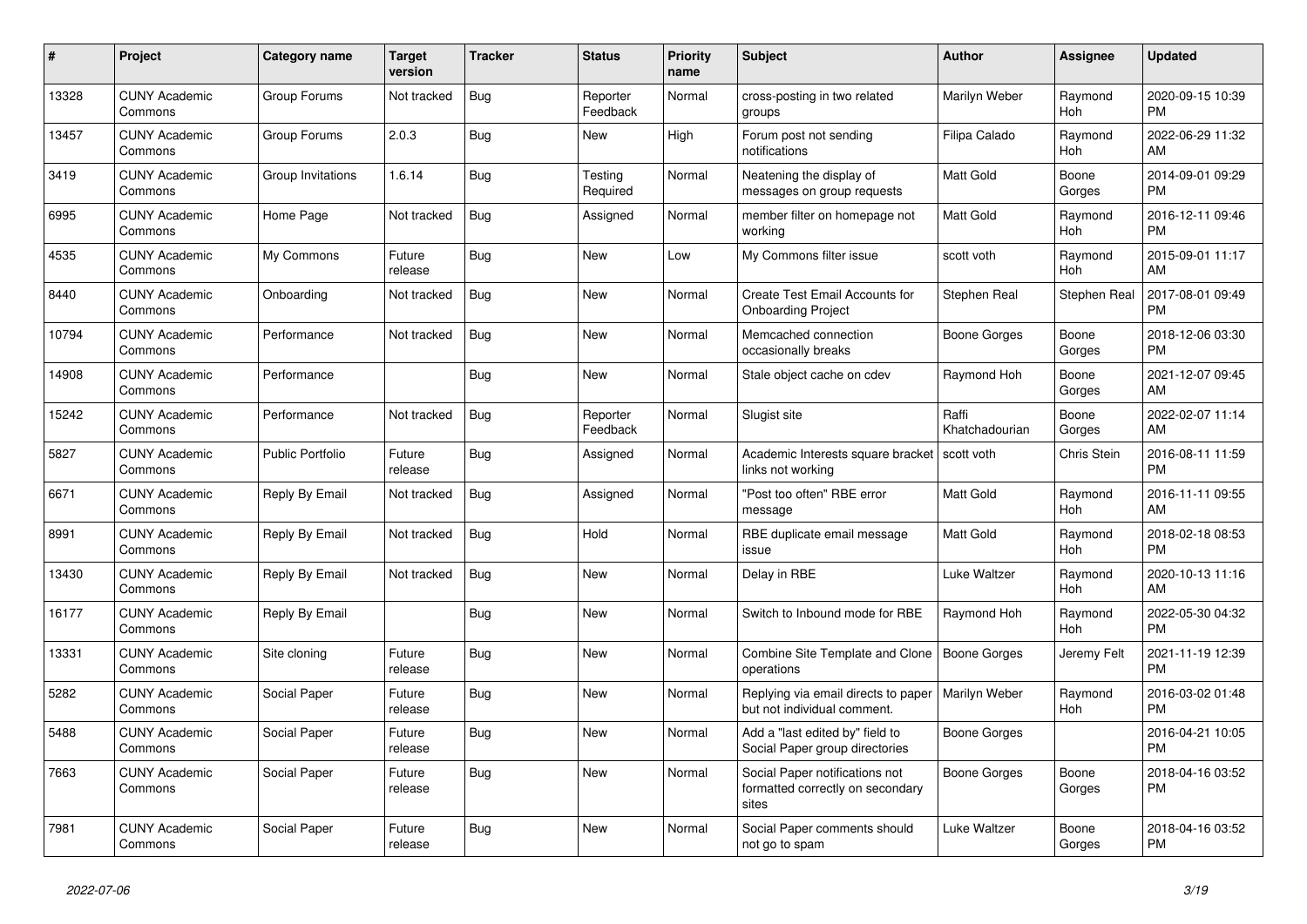| #     | <b>Project</b>                  | Category name            | <b>Target</b><br>version | <b>Tracker</b> | <b>Status</b>        | Priority<br>name | <b>Subject</b>                                                                                               | <b>Author</b>           | Assignee            | <b>Updated</b>                |
|-------|---------------------------------|--------------------------|--------------------------|----------------|----------------------|------------------|--------------------------------------------------------------------------------------------------------------|-------------------------|---------------------|-------------------------------|
| 4661  | <b>CUNY Academic</b><br>Commons | User Experience          | Future<br>release        | Bug            | Assigned             | Normal           | <b>Simplify Events text</b>                                                                                  | Matt Gold               | Samantha<br>Raddatz | 2015-10-02 09:06<br><b>PM</b> |
| 8675  | <b>CUNY Academic</b><br>Commons | User Onboarding          | Future<br>release        | Bug            | Reporter<br>Feedback | Low              | Add new User search screen calls<br>for the input of email address but<br>doesn't work with one              | Paul Hebert             | Boone<br>Gorges     | 2017-10-11 11:17<br>AM        |
| 14483 | <b>CUNY Academic</b><br>Commons | WordPress - Media        | Not tracked              | Bug            | Reporter<br>Feedback | Normal           | Wordpress PDF Embed Stopped<br>Working after JITP Media Clone                                                | Patrick DeDauw          | Boone<br>Gorges     | 2021-05-20 01:51<br><b>PM</b> |
| 2167  | <b>CUNY Academic</b><br>Commons | WordPress (misc)         | Future<br>release        | Bug            | Assigned             | Normal           | <b>CAC-Livestream Plugin Issues</b>                                                                          | Michael Smith           | Dominic<br>Giglio   | 2015-01-02 03:06<br><b>PM</b> |
| 4388  | <b>CUNY Academic</b><br>Commons | WordPress (misc)         | Future<br>release        | Bug            | Assigned             | Normal           | Repeated request for<br>authentication.                                                                      | Alice.Lynn<br>McMichael | Raymond<br>Hoh      | 2015-08-11 07:35<br><b>PM</b> |
| 6755  | <b>CUNY Academic</b><br>Commons | WordPress (misc)         | Future<br>release        | <b>Bug</b>     | <b>New</b>           | Normal           | Cannot Deactivate Plugin                                                                                     | Laura Kane              |                     | 2016-11-16 01:12<br><b>PM</b> |
| 9346  | <b>CUNY Academic</b><br>Commons | WordPress (misc)         | Not tracked              | Bug            | <b>New</b>           | Normal           | Clone cetls.bmcc.cuny.edu for<br>development                                                                 | Owen Roberts            | Raymond<br>Hoh      | 2018-03-06 05:35<br><b>PM</b> |
| 10040 | <b>CUNY Academic</b><br>Commons | WordPress (misc)         | Not tracked              | <b>Bug</b>     | Reporter<br>Feedback | Normal           | User doesn't see full list of themes                                                                         | <b>Matt Gold</b>        | Boone<br>Gorges     | 2018-07-25 10:12<br>AM        |
| 11024 | <b>CUNY Academic</b><br>Commons | WordPress (misc)         | Future<br>release        | Bug            | New                  | Normal           | Subsites should not show "you<br>should update your .htaccess<br>now" notice after permalink setting<br>save | Boone Gorges            |                     | 2019-01-28 01:35<br><b>PM</b> |
| 14113 | <b>CUNY Academic</b><br>Commons | WordPress (misc)         | Future<br>release        | <b>Bug</b>     | Hold                 | Normal           | Block Editor Not Working on this<br>page - Json error                                                        | scott voth              | Boone<br>Gorges     | 2021-03-05 11:01<br>AM        |
| 16245 | <b>CUNY Academic</b><br>Commons | WordPress (misc)         |                          | Bug            | Reporter<br>Feedback | Normal           | Save Button missing on<br>WordPress Profile page                                                             | scott voth              | Raymond<br>Hoh      | 2022-06-16 03:09<br><b>PM</b> |
| 16255 | <b>CUNY Academic</b><br>Commons | WordPress (misc)         |                          | <b>Bug</b>     | <b>New</b>           | Normal           | Need to define 'MULTISITE'<br>constant in wp-config.php                                                      | Raymond Hoh             |                     | 2022-06-19 09:31<br>AM        |
| 3691  | <b>CUNY Academic</b><br>Commons | <b>WordPress Plugins</b> | Future<br>release        | <b>Bug</b>     | <b>New</b>           | Normal           | <b>WPMU Domain Mapping</b><br>Debugging on cdev                                                              | Raymond Hoh             | Matt Gold           | 2014-12-12 09:04<br>AM        |
| 3939  | <b>CUNY Academic</b><br>Commons | <b>WordPress Plugins</b> | Future<br>release        | Bug            | Hold                 | Normal           | Activity stream support for<br>Co-Authors Plus plugin                                                        | Raymond Hoh             | Raymond<br>Hoh      | 2015-11-09 06:13<br><b>PM</b> |
| 6356  | <b>CUNY Academic</b><br>Commons | <b>WordPress Plugins</b> | Future<br>release        | Bug            | Reporter<br>Feedback | Low              | Should Subscribe2 be<br>deprecated?                                                                          | Luke Waltzer            |                     | 2017-03-20 12:20<br><b>PM</b> |
| 9289  | <b>CUNY Academic</b><br>Commons | <b>WordPress Plugins</b> | Future<br>release        | Bug            | Reporter<br>Feedback | Normal           | <b>Email Users Plugin</b>                                                                                    | Laurie Hurson           | Boone<br>Gorges     | 2018-10-24 12:34<br><b>PM</b> |
| 9515  | <b>CUNY Academic</b><br>Commons | <b>WordPress Plugins</b> | Not tracked              | Bug            | Reporter<br>Feedback | Normal           | Text to Speech plugin - "More<br>Slowly" checkbox not working                                                | scott voth              | Boone<br>Gorges     | 2018-06-13 02:26<br><b>PM</b> |
| 9926  | <b>CUNY Academic</b><br>Commons | <b>WordPress Plugins</b> | Future<br>release        | Bug            | New                  | Normal           | twitter-mentions-as-comments<br>cron jobs can run long                                                       | Boone Gorges            | Boone<br>Gorges     | 2018-10-24 12:34<br><b>PM</b> |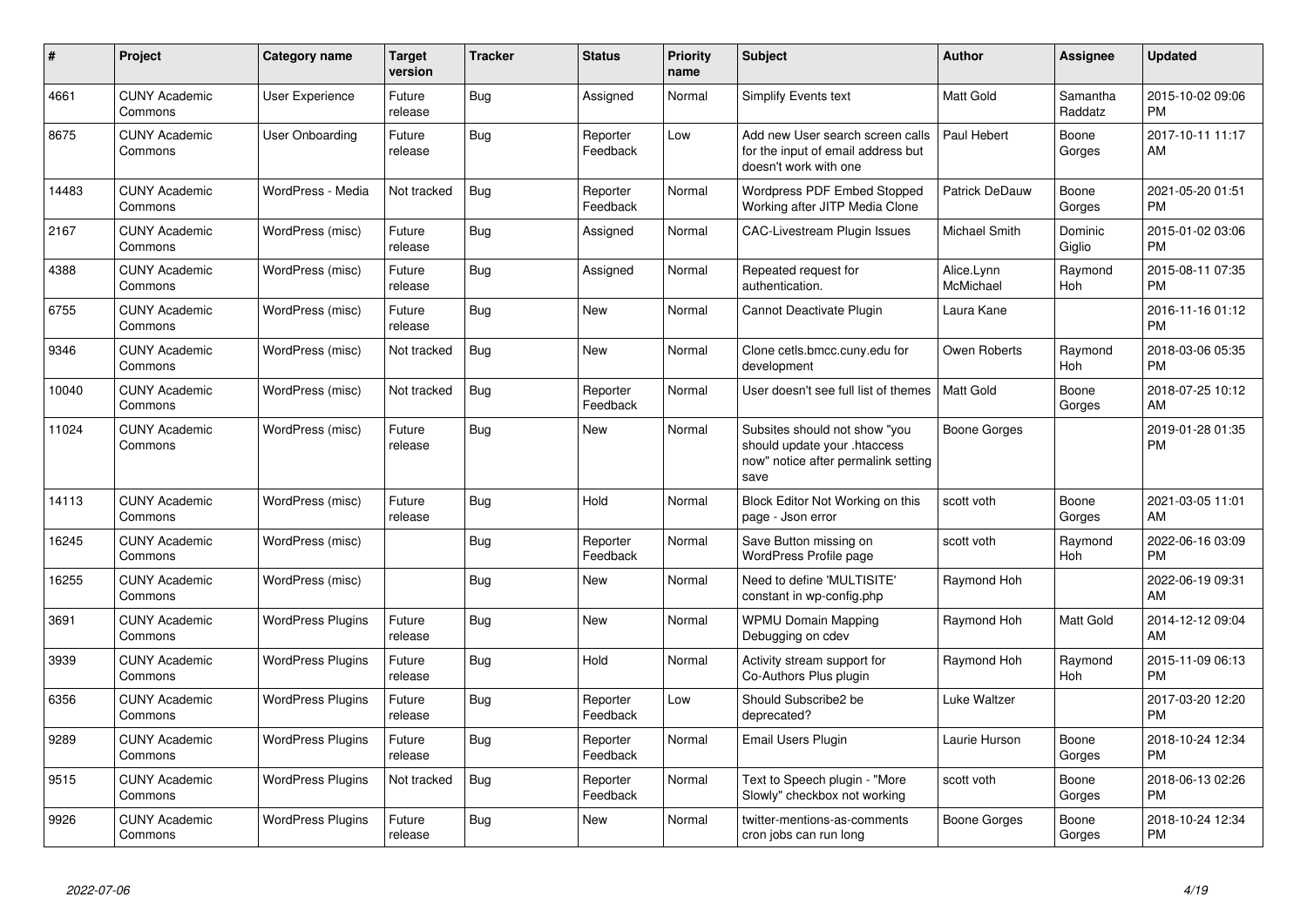| #     | Project                                                                 | <b>Category name</b>     | <b>Target</b><br>version | <b>Tracker</b> | <b>Status</b>        | <b>Priority</b><br>name | <b>Subject</b>                                                                                                                               | <b>Author</b>           | <b>Assignee</b>     | <b>Updated</b>                |
|-------|-------------------------------------------------------------------------|--------------------------|--------------------------|----------------|----------------------|-------------------------|----------------------------------------------------------------------------------------------------------------------------------------------|-------------------------|---------------------|-------------------------------|
| 11120 | <b>CUNY Academic</b><br>Commons                                         | <b>WordPress Plugins</b> | Not tracked              | <b>Bug</b>     | Reporter<br>Feedback | Normal                  | Events Manager Events Not<br>Showing Up                                                                                                      | Mark Webb               |                     | 2019-02-27 04:10<br><b>PM</b> |
| 11415 | <b>CUNY Academic</b><br>Commons                                         | <b>WordPress Plugins</b> | Not tracked              | Bug            | Reporter<br>Feedback | Normal                  | <b>Blog Subscriptions in Jetpack</b>                                                                                                         | Laurie Hurson           |                     | 2019-05-14 10:34<br>AM        |
| 11649 | <b>CUNY Academic</b><br>Commons                                         | <b>WordPress Plugins</b> | 2.0.3                    | <b>Bug</b>     | In Progress          | Normal                  | CC license displayed on every<br>page                                                                                                        | Gina Cherry             | Raymond<br>Hoh      | 2022-06-29 11:32<br>AM        |
| 12573 | <b>CUNY Academic</b><br>Commons                                         | <b>WordPress Plugins</b> | Future<br>release        | Bug            | <b>New</b>           | Normal                  | <b>CommentPress Core Issues</b>                                                                                                              | scott voth              |                     | 2020-03-24 04:32<br><b>PM</b> |
| 14987 | <b>CUNY Academic</b><br>Commons                                         | <b>WordPress Plugins</b> | Future<br>release        | Bug            | <b>New</b>           | Normal                  | Elementor update causes<br>database freeze-up                                                                                                | Boone Gorges            | Boone<br>Gorges     | 2021-11-29 12:02<br><b>PM</b> |
| 15516 | <b>CUNY Academic</b><br>Commons                                         | <b>WordPress Plugins</b> |                          | Bug            | Reporter<br>Feedback | Normal                  | Can't publish or save draft of post<br>on wordpress.com                                                                                      | Raffi<br>Khatchadourian | Raymond<br>Hoh      | 2022-03-02 05:52<br><b>PM</b> |
| 16319 | <b>CUNY Academic</b><br>Commons                                         | <b>WordPress Plugins</b> | 2.0.3                    | Bug            | <b>New</b>           | Normal                  | Request for Events Calendar Pro<br>5.14.2 update                                                                                             | Raymond Hoh             | Raymond<br>Hoh      | 2022-07-01 04:16<br><b>PM</b> |
| 10769 | <b>CUNY Academic</b><br>Commons                                         | <b>WordPress Themes</b>  | Not tracked              | Bug            | Reporter<br>Feedback | Normal                  | 2011 Theme Sidebar                                                                                                                           | Mark Webb               |                     | 2018-12-04 04:09<br><b>PM</b> |
| 12360 | <b>CUNY Academic</b><br>Commons                                         | <b>WordPress Themes</b>  | Not tracked              | <b>Bug</b>     | Reporter<br>Feedback | Normal                  | site just says "DANTE We are<br>currently in maintenance mode,<br>please check back shortly."                                                | Marilyn Weber           |                     | 2020-02-04 12:13<br><b>PM</b> |
| 12062 | AD/O365 Transition<br>from NonMatric to<br><b>Matriculated Students</b> |                          |                          | Feature        | In Progress          | Normal                  | create solution and console<br>project                                                                                                       | Emilio Rodriguez        | Emilio<br>Rodriguez | 2019-11-12 03:56<br><b>PM</b> |
| 7828  | <b>CUNY Academic</b><br>Commons                                         |                          | Not tracked              | Feature        | Assigned             | Normal                  | Theme Assessment 2017                                                                                                                        | Margaret Galvan         | Margaret<br>Galvan  | 2017-05-02 10:41<br><b>PM</b> |
| 8837  | <b>CUNY Academic</b><br>Commons                                         |                          | Not tracked              | Feature        | Assigned             | Normal                  | Create a form to request info from<br>people requesting premium<br>themes and plugins                                                        | <b>Matt Gold</b>        | Marilyn<br>Weber    | 2017-11-14 03:35<br><b>PM</b> |
| 9908  | <b>CUNY Academic</b><br>Commons                                         |                          | Not tracked              | Feature        | New                  | Normal                  | Is it possible to send email<br>updates to users (or an email<br>address not on the list) for only a<br>single page AFTER being<br>prompted? | <b>Michael Shields</b>  | scott voth          | 2018-06-11 01:34<br><b>PM</b> |
| 10368 | <b>CUNY Academic</b><br>Commons                                         |                          | Future<br>release        | Feature        | Assigned             | Normal                  | Use ORCID data to populate<br>academic profile page                                                                                          | Stephen Francoeur       | Boone<br>Gorges     | 2018-09-25 01:53<br><b>PM</b> |
| 11131 | <b>CUNY Academic</b><br>Commons                                         |                          | Future<br>release        | Feature        | Reporter<br>Feedback | Normal                  | Image Annotation Plugins                                                                                                                     | Laurie Hurson           |                     | 2019-02-26 11:33<br>AM        |
| 11517 | <b>CUNY Academic</b><br>Commons                                         |                          | Not tracked              | Feature        | Assigned             | Normal                  | wp-accessibility plugin should not<br>strip 'target="_blank"' by default                                                                     | <b>Boone Gorges</b>     | Laurie Hurson       | 2019-09-24 09:57<br>AM        |
| 12911 | <b>CUNY Academic</b><br>Commons                                         |                          | Not tracked              | Feature        | <b>New</b>           | Normal                  | Block access to xmlrpc.php based<br>on User-Agent                                                                                            | Boone Gorges            | Boone<br>Gorges     | 2020-06-09 05:12<br><b>PM</b> |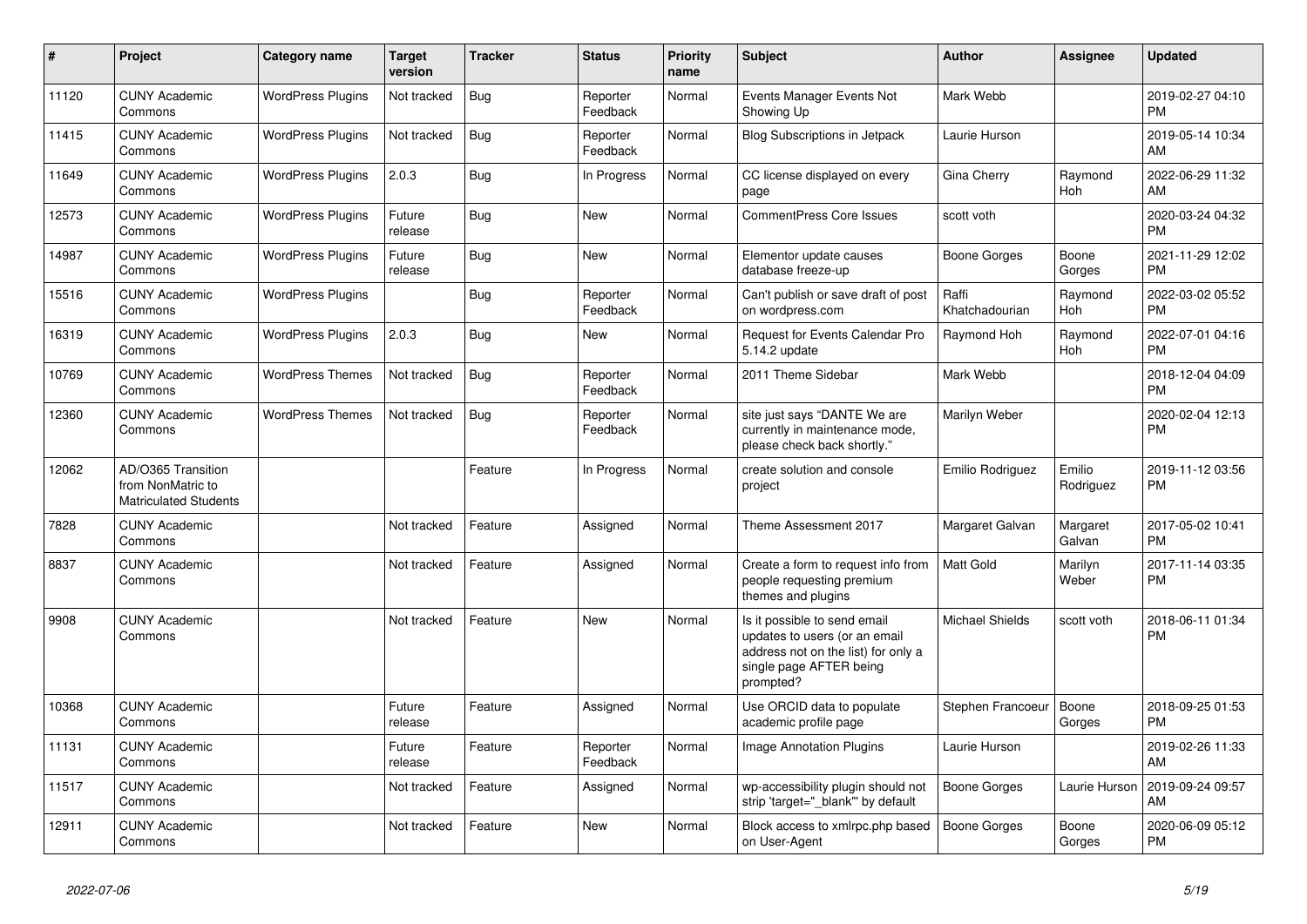| #     | Project                         | Category name  | <b>Target</b><br>version | <b>Tracker</b> | <b>Status</b>        | <b>Priority</b><br>name | <b>Subject</b>                                                          | <b>Author</b>           | Assignee            | <b>Updated</b>                |
|-------|---------------------------------|----------------|--------------------------|----------------|----------------------|-------------------------|-------------------------------------------------------------------------|-------------------------|---------------------|-------------------------------|
| 13912 | <b>CUNY Academic</b><br>Commons |                | Not tracked              | Feature        | Hold                 | Low                     | posting "missed schedule"                                               | Marilyn Weber           |                     | 2021-02-23 10:46<br>AM        |
| 14394 | <b>CUNY Academic</b><br>Commons |                | Not tracked              | Feature        | <b>New</b>           | Normal                  | Commons News Site - redesign                                            | scott voth              | scott voth          | 2021-09-14 10:46<br>AM        |
| 15613 | <b>CUNY Academic</b><br>Commons |                | 2.0.3                    | Feature        | Reporter<br>Feedback | Normal                  | Adding "Passster" plugin                                                | Laurie Hurson           |                     | 2022-06-29 11:32<br>AM        |
| 15883 | <b>CUNY Academic</b><br>Commons |                | 2.1.0                    | Feature        | <b>New</b>           | Normal                  | Release BPGES update                                                    | Boone Gorges            | Boone<br>Gorges     | 2022-05-26 10:39<br>AM        |
| 15923 | <b>CUNY Academic</b><br>Commons |                | Not tracked              | Feature        | Reporter<br>Feedback | Normal                  | <b>Bellows Plugin Adjustments</b>                                       | Laurie Hurson           |                     | 2022-04-20 10:10<br>AM        |
| 16092 | <b>CUNY Academic</b><br>Commons |                | Future<br>release        | Feature        | Hold                 | Normal                  | Don't show main site in Site<br>search results                          | Boone Gorges            | Boone<br>Gorges     | 2022-05-17 03:12<br><b>PM</b> |
| 16290 | <b>CUNY Academic</b><br>Commons |                |                          | Feature        | Reporter<br>Feedback | Normal                  | Add Table Of Contents Block<br>plug-in                                  | Raffi<br>Khatchadourian |                     | 2022-06-24 10:26<br>AM        |
| 16332 | <b>CUNY Academic</b><br>Commons |                |                          | Feature        | <b>New</b>           | Normal                  | Refining the OER Tag: Remove<br>OER tag option from Creation<br>Process | Laurie Hurson           |                     | 2022-07-05 01:07<br><b>PM</b> |
| 11968 | JustPublics@365<br>MediaCamp    |                |                          | Feature        | New                  | Normal                  | Nanoscience Retractable Display<br>Unit                                 | Donald Cherry           | Bonnie<br>Eissner   | 2021-02-19 08:50<br>AM        |
| 2571  | <b>NYCDH Community</b><br>Site  |                |                          | Feature        | Assigned             | Normal                  | Add Google custom search box to<br>homepage                             | <b>Mark Newton</b>      | Raymond<br>Hoh      | 2013-05-18 07:49<br><b>PM</b> |
| 2573  | <b>NYCDH Community</b><br>Site  |                |                          | Feature        | Reporter<br>Feedback | Normal                  | Add dh nyc twitter list feed to site                                    | Mark Newton             | Matt Gold           | 2013-05-16 11:42<br><b>PM</b> |
| 2574  | <b>NYCDH Community</b><br>Site  |                |                          | Feature        | Assigned             | Normal                  | Add Way to Upload Files to<br>Groups                                    | <b>Mark Newton</b>      | Raymond<br>Hoh      | 2013-05-18 07:46<br><b>PM</b> |
| 2577  | <b>NYCDH Community</b><br>Site  |                |                          | Feature        | Assigned             | Low                     | Investigate Potential to Add Links<br>to the Forum                      | Mark Newton             | Alex Gil            | 2013-05-16 09:40<br><b>PM</b> |
| 8900  | <b>CUNY Academic</b><br>Commons | Accessibility  | Future<br>release        | Feature        | Assigned             | Normal                  | Look into tools to enforce<br>accessibility in WP environment           | Matt Gold               | Boone<br>Gorges     | 2022-04-26 11:59<br>AM        |
| 8901  | <b>CUNY Academic</b><br>Commons | Accessibility  | Future<br>release        | Feature        | Assigned             | Normal                  | Theme analysis for accessibility                                        | <b>Matt Gold</b>        | Boone<br>Gorges     | 2022-04-26 11:59<br>AM        |
| 1460  | <b>CUNY Academic</b><br>Commons | Analytics      | Future<br>release        | Feature        | Assigned             | Normal                  | Update System Report                                                    | <b>Brian Foote</b>      | Boone<br>Gorges     | 2015-11-09 06:13<br><b>PM</b> |
| 5581  | <b>CUNY Academic</b><br>Commons | Analytics      | Future<br>release        | Feature        | Assigned             | Normal                  | Explore alternatives to Google<br>Analytics                             | <b>Matt Gold</b>        | Valerie<br>Townsend | 2020-04-17 03:12<br><b>PM</b> |
| 5679  | <b>CUNY Academic</b><br>Commons | Analytics      | Not tracked              | Feature        | New                  | Normal                  | Logged In Users for GA                                                  | Valerie Townsend        | Valerie<br>Townsend | 2016-06-11 09:49<br>AM        |
| 4635  | <b>CUNY Academic</b><br>Commons | Authentication | Future<br>release        | Feature        | <b>New</b>           | Normal                  | Allow non-WP authentication                                             | Boone Gorges            | Sonja Leix          | 2019-03-01 02:05<br><b>PM</b> |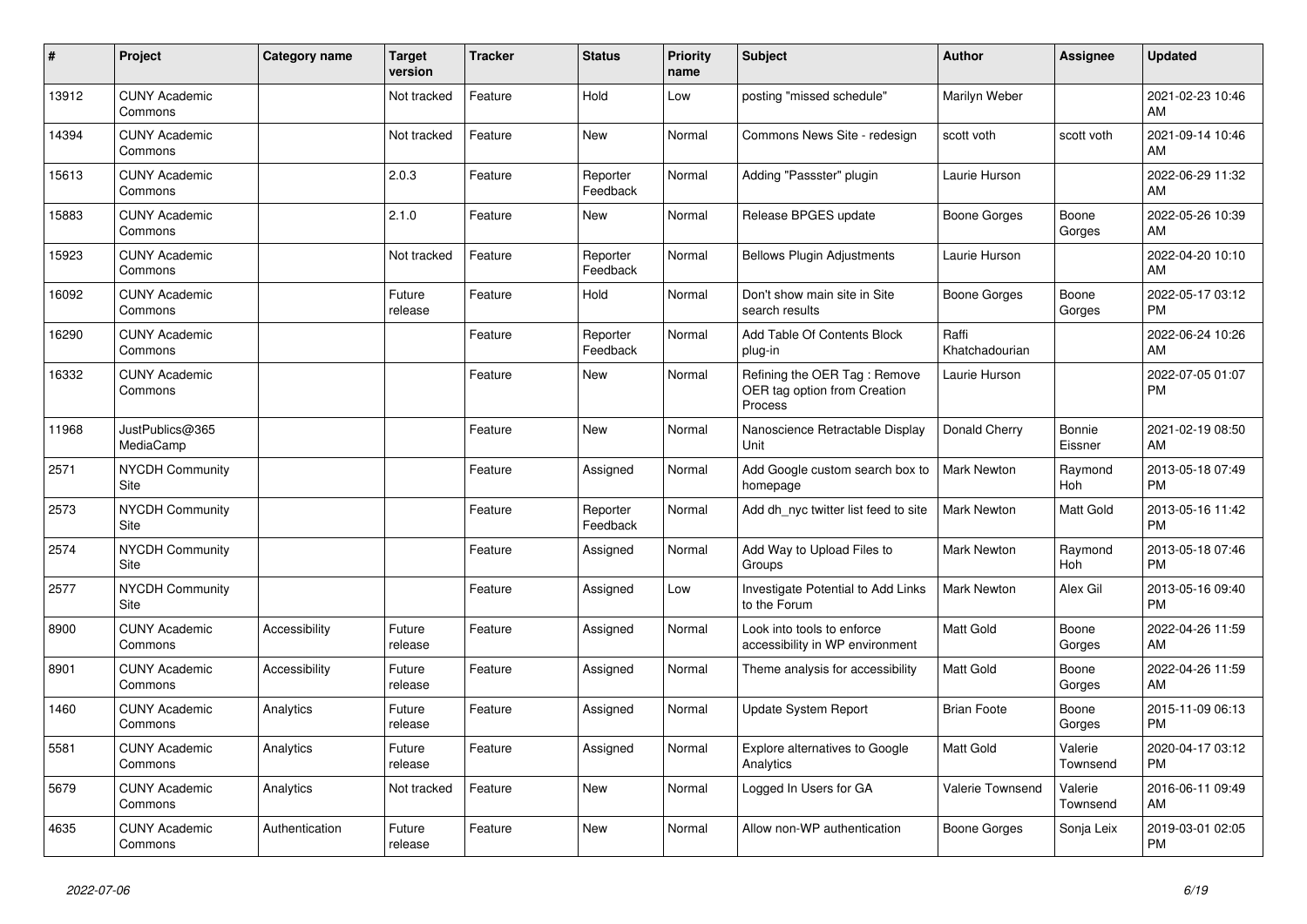| $\#$ | Project                         | <b>Category name</b>      | <b>Target</b><br>version | <b>Tracker</b> | <b>Status</b> | <b>Priority</b><br>name | <b>Subject</b>                                                       | <b>Author</b>       | Assignee            | <b>Updated</b>                |
|------|---------------------------------|---------------------------|--------------------------|----------------|---------------|-------------------------|----------------------------------------------------------------------|---------------------|---------------------|-------------------------------|
| 9720 | <b>CUNY Academic</b><br>Commons | Authentication            | Future<br>release        | Feature        | New           | Normal                  | The Commons should be an<br>oAuth provider                           | Boone Gorges        |                     | 2019-03-01 02:04<br><b>PM</b> |
| 6078 | <b>CUNY Academic</b><br>Commons | Blogs (BuddyPress)        | Future<br>release        | Feature        | <b>New</b>    | Normal                  | <b>Explore Adding Network Blog</b><br>Metadata Plugin                | Luke Waltzer        | Luke Waltzer        | 2016-10-11 10:29<br><b>PM</b> |
| 8835 | <b>CUNY Academic</b><br>Commons | Blogs (BuddyPress)        | Future<br>release        | Feature        | <b>New</b>    | Normal                  | Extend cuny.is shortlinks to sites                                   | Luke Waltzer        | Boone<br>Gorges     | 2022-04-26 11:59<br>AM        |
| 8836 | <b>CUNY Academic</b><br>Commons | <b>Blogs (BuddyPress)</b> | Future<br>release        | Feature        | Assigned      | Normal                  | Redesign site launch process                                         | <b>Matt Gold</b>    | Boone<br>Gorges     | 2019-10-03 02:49<br><b>PM</b> |
| 58   | <b>CUNY Academic</b><br>Commons | BuddyPress (misc)         | Future<br>release        | Feature        | Assigned      | Low                     | Make member search sortable by<br>last name                          | Roberta Brody       | Boone<br>Gorges     | 2010-08-26 02:38<br><b>PM</b> |
| 310  | <b>CUNY Academic</b><br>Commons | BuddyPress (misc)         | Future<br>release        | Feature        | Assigned      | Low                     | <b>Friend Request Email</b>                                          | Matt Gold           | Samantha<br>Raddatz | 2015-11-09 05:08<br><b>PM</b> |
| 377  | <b>CUNY Academic</b><br>Commons | BuddyPress (misc)         | Future<br>release        | Feature        | Assigned      | Normal                  | Like buttons                                                         | <b>Matt Gold</b>    | Boone<br>Gorges     | 2010-11-16 05:13<br><b>PM</b> |
| 435  | <b>CUNY Academic</b><br>Commons | BuddyPress (misc)         | Future<br>release        | Feature        | Assigned      | Normal                  | Include Avatar Images in Forum<br><b>Post Notification Emails</b>    | <b>Matt Gold</b>    | Boone<br>Gorges     | 2010-12-08 12:40<br><b>PM</b> |
| 500  | <b>CUNY Academic</b><br>Commons | BuddyPress (misc)         | Future<br>release        | Feature        | Assigned      | Normal                  | <b>Export Group Data</b>                                             | <b>Matt Gold</b>    | Boone<br>Gorges     | 2010-12-19 12:09<br><b>PM</b> |
| 554  | <b>CUNY Academic</b><br>Commons | BuddyPress (misc)         | Future<br>release        | Feature        | Assigned      | Normal                  | Add Trackback notifications to<br>site-wide activity feed            | <b>Matt Gold</b>    | Boone<br>Gorges     | 2015-11-09 06:19<br><b>PM</b> |
| 599  | <b>CUNY Academic</b><br>Commons | <b>BuddyPress</b> (misc)  | Future<br>release        | Feature        | Assigned      | Normal                  | Consider adding rating plugins for<br><b>BuddyPress/BBPress</b>      | <b>Matt Gold</b>    | Boone<br>Gorges     | 2011-08-22 06:50<br><b>PM</b> |
| 635  | <b>CUNY Academic</b><br>Commons | BuddyPress (misc)         | Future<br>release        | Feature        | Assigned      | Normal                  | Big Blue Button -<br>Videoconferencing in Groups and<br><b>Blogs</b> | <b>Matt Gold</b>    | Boone<br>Gorges     | 2011-03-14 03:24<br><b>PM</b> |
| 1423 | <b>CUNY Academic</b><br>Commons | BuddyPress (misc)         | Future<br>release        | Feature        | Assigned      | Low                     | Show an avatar for pingback<br>comment activity items                | Boone Gorges        | <b>Tahir Butt</b>   | 2016-10-24 12:03<br><b>PM</b> |
| 2325 | <b>CUNY Academic</b><br>Commons | BuddyPress (misc)         | Future<br>release        | Feature        | Assigned      | Low                     | Profile should have separate fields<br>for first/last names          | local admin         | Boone<br>Gorges     | 2015-11-09 06:09<br><b>PM</b> |
| 519  | <b>CUNY Academic</b><br>Commons | <b>BuddyPress Docs</b>    | Future<br>release        | Feature        | Assigned      | Low                     | TOC for individual docs - for new<br>BP "wiki-like" plugin           | scott voth          | Boone<br>Gorges     | 2015-11-09 05:54<br>PM        |
| 618  | <b>CUNY Academic</b><br>Commons | <b>BuddyPress Docs</b>    | Future<br>release        | Feature        | Assigned      | Normal                  | <b>BuddyPress Docs: export formats</b>                               | <b>Boone Gorges</b> | Boone<br>Gorges     | 2015-11-09 05:38<br><b>PM</b> |
| 1417 | <b>CUNY Academic</b><br>Commons | <b>BuddyPress Docs</b>    | Future<br>release        | Feature        | Assigned      | Low                     | Bulk actions for BuddyPress Docs                                     | <b>Boone Gorges</b> | Boone<br>Gorges     | 2016-10-17 10:41<br><b>PM</b> |
| 1422 | <b>CUNY Academic</b><br>Commons | <b>BuddyPress Docs</b>    | Future<br>release        | Feature        | Assigned      | Normal                  | Make "created Doc" activity icons<br>non-mini                        | <b>Boone Gorges</b> | Boone<br>Gorges     | 2015-11-09 05:48<br><b>PM</b> |
| 1744 | <b>CUNY Academic</b><br>Commons | <b>BuddyPress Docs</b>    | Future<br>release        | Feature        | Assigned      | Normal                  | Spreadsheet-style Docs                                               | Boone Gorges        | Boone<br>Gorges     | 2015-11-09 06:13<br>PM        |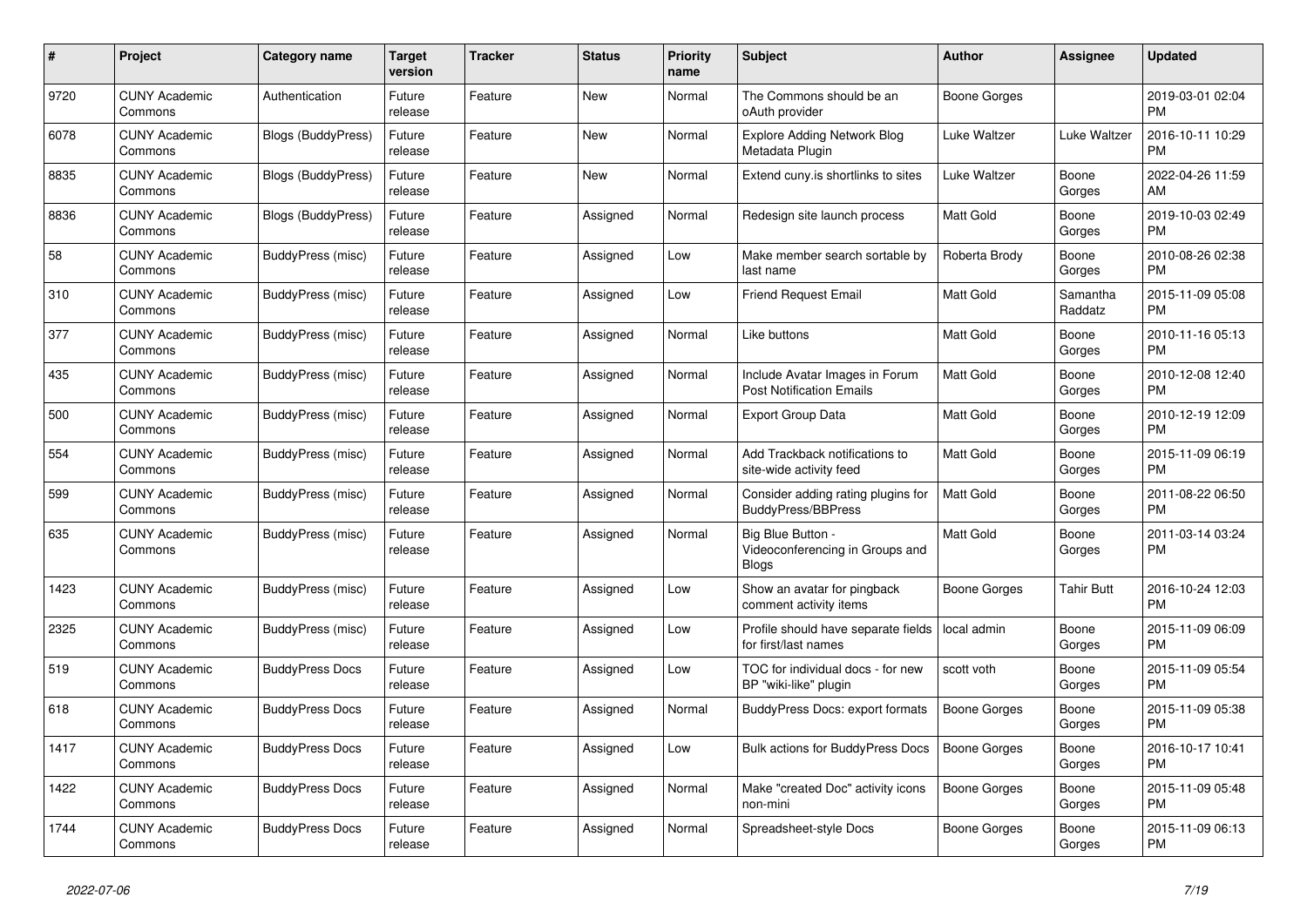| #     | Project                         | <b>Category name</b>       | Target<br>version | <b>Tracker</b> | <b>Status</b> | <b>Priority</b><br>name | <b>Subject</b>                                                                | <b>Author</b>           | Assignee         | <b>Updated</b>                |
|-------|---------------------------------|----------------------------|-------------------|----------------|---------------|-------------------------|-------------------------------------------------------------------------------|-------------------------|------------------|-------------------------------|
| 2523  | <b>CUNY Academic</b><br>Commons | <b>BuddyPress Docs</b>     | Future<br>release | Feature        | Assigned      | Normal                  | Allow Users to Upload Images to<br><b>BP</b> Docs                             | Matt Gold               | Boone<br>Gorges  | 2015-11-09 06:14<br>PM        |
| 6389  | <b>CUNY Academic</b><br>Commons | <b>BuddyPress Docs</b>     | Future<br>release | Feature        | New           | Low                     | Make Discussion Area Visible<br>When Editing a Doc                            | Luke Waltzer            | Boone<br>Gorges  | 2016-10-21 04:16<br><b>PM</b> |
| 13466 | <b>CUNY Academic</b><br>Commons | Cavalcade                  | Future<br>release | Feature        | <b>New</b>    | Normal                  | Automated cleanup for duplicate<br>Cavalcade tasks                            | Boone Gorges            | Boone<br>Gorges  | 2020-10-13 05:24<br><b>PM</b> |
| 10226 | <b>CUNY Academic</b><br>Commons | Courses                    | Future<br>release | Feature        | <b>New</b>    | Normal                  | Add "My Courses" to drop down<br>list                                         | scott voth              | Boone<br>Gorges  | 2021-11-19 12:42<br><b>PM</b> |
| 11789 | <b>CUNY Academic</b><br>Commons | Courses                    | Future<br>release | Feature        | <b>New</b>    | Normal                  | Ability to remove item from<br>Courses list                                   | Laurie Hurson           | Sonja Leix       | 2019-09-24 12:28<br><b>PM</b> |
| 9420  | <b>CUNY Academic</b><br>Commons | cuny.is                    | Not tracked       | Feature        | <b>New</b>    | Normal                  | Request for http://cuny.is/streams                                            | Raffi<br>Khatchadourian | Marilyn<br>Weber | 2018-04-02 10:08<br><b>AM</b> |
| 2754  | <b>CUNY Academic</b><br>Commons | Design                     | Future<br>release | Feature        | Assigned      | Normal                  | Determine strategy for CAC logo<br>handling in top header                     | Micki Kaufman           | Chris Stein      | 2015-01-05 08:53<br><b>PM</b> |
| 8902  | <b>CUNY Academic</b><br>Commons | Design                     | Not tracked       | Feature        | Assigned      | Normal                  | Report back on research on<br><b>BuddyPress themes</b>                        | <b>Matt Gold</b>        | Michael Smith    | 2017-11-10 12:31<br><b>PM</b> |
| 1165  | <b>CUNY Academic</b><br>Commons | <b>Email Invitations</b>   | Future<br>release | Feature        | Assigned      | Low                     | Allow saved lists of invitees under<br>Send Invites                           | Boone Gorges            | Boone<br>Gorges  | 2015-11-09 06:03<br><b>PM</b> |
| 1166  | <b>CUNY Academic</b><br>Commons | <b>Email Invitations</b>   | Future<br>release | Feature        | <b>New</b>    | Low                     | Better organizational tools for Sent   Boone Gorges<br>Invites                |                         | Boone<br>Gorges  | 2015-11-09 06:02<br><b>PM</b> |
| 1167  | <b>CUNY Academic</b><br>Commons | <b>Email Invitations</b>   | Future<br>release | Feature        | <b>New</b>    | Low                     | Allow email invitations to be resent                                          | Boone Gorges            | Boone<br>Gorges  | 2015-11-12 12:53<br>AM        |
| 333   | <b>CUNY Academic</b><br>Commons | <b>Email Notifications</b> | Future<br>release | Feature        | Assigned      | Low                     | Delay Forum Notification Email<br>Delivery Until After Editing Period<br>Ends | <b>Matt Gold</b>        | Raymond<br>Hoh   | 2015-11-09 06:01<br>PM        |
| 5992  | <b>CUNY Academic</b><br>Commons | <b>Email Notifications</b> | Future<br>release | Feature        | New           | Normal                  | Changing the From line of<br>autogenerated blog emails                        | Marilyn Weber           |                  | 2018-09-27 05:19<br><b>PM</b> |
| 12042 | <b>CUNY Academic</b><br>Commons | <b>Email Notifications</b> | Future<br>release | Feature        | New           | Normal                  | Improved error logging for BPGES<br>send queue                                | <b>Boone Gorges</b>     | Boone<br>Gorges  | 2021-11-19 12:25<br><b>PM</b> |
| 15604 | <b>CUNY Academic</b><br>Commons | <b>Email Notifications</b> | Future<br>release | Feature        | Assigned      | Normal                  | <b>Restructure Commons Group</b><br><b>Digest Email Messages</b>              | Matt Gold               | Boone<br>Gorges  | 2022-05-26 10:45<br>AM        |
| 3475  | <b>CUNY Academic</b><br>Commons | Events                     | Future<br>release | Feature        | Assigned      | Normal                  | Request to add plugin to<br>streamline room<br>booking/appointment booking    | Naomi Barrettara        | Boone<br>Gorges  | 2014-12-01 05:14<br><b>PM</b> |
| 4053  | <b>CUNY Academic</b><br>Commons | Events                     | Future<br>release | Feature        | Assigned      | Normal                  | Create new tab for past events                                                | <b>Matt Gold</b>        | Boone<br>Gorges  | 2015-05-12 02:10<br>PM        |
| 4238  | <b>CUNY Academic</b><br>Commons | Events                     | Future<br>release | Feature        | Assigned      | Normal                  | Copy Events to Other Groups?                                                  | <b>Matt Gold</b>        | Boone<br>Gorges  | 2015-07-02 10:08<br>AM        |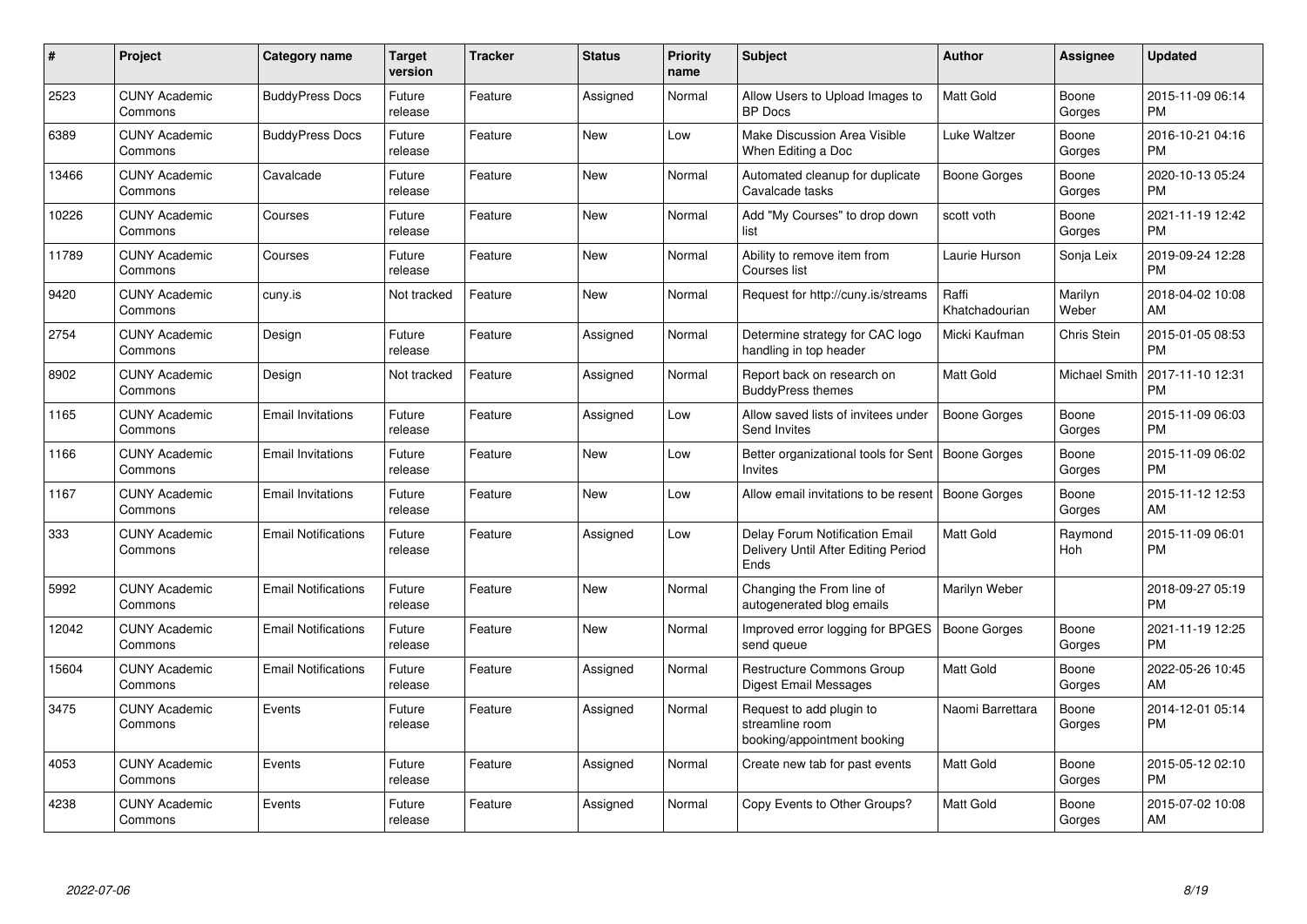| #     | Project                         | <b>Category name</b> | <b>Target</b><br>version | <b>Tracker</b> | <b>Status</b>        | <b>Priority</b><br>name | <b>Subject</b>                                                                      | <b>Author</b>           | <b>Assignee</b>       | <b>Updated</b>                |
|-------|---------------------------------|----------------------|--------------------------|----------------|----------------------|-------------------------|-------------------------------------------------------------------------------------|-------------------------|-----------------------|-------------------------------|
| 4481  | <b>CUNY Academic</b><br>Commons | Events               | Future<br>release        | Feature        | <b>New</b>           | Normal                  | Group admins/mods should have<br>the ability to unlink an event from<br>the group   | Boone Gorges            | Boone<br>Gorges       | 2017-04-24 03:53<br><b>PM</b> |
| 5016  | <b>CUNY Academic</b><br>Commons | Events               | Future<br>release        | Feature        | Assigned             | Low                     | Allow comments to be posted on<br>events                                            | <b>Matt Gold</b>        | Raymond<br>Hoh        | 2019-03-01 02:23<br><b>PM</b> |
| 5696  | <b>CUNY Academic</b><br>Commons | Events               | Future<br>release        | Feature        | Assigned             | Normal                  | Events Calendar - display options<br>/ calendar aggregation                         | Matt Gold               | Boone<br>Gorges       | 2016-10-13 11:44<br>AM        |
| 11077 | <b>CUNY Academic</b><br>Commons | Events               | Not tracked              | Feature        | Reporter<br>Feedback | Normal                  | Show event category description<br>in event list view                               | Raffi<br>Khatchadourian |                       | 2019-02-12 10:38<br><b>PM</b> |
| 11531 | <b>CUNY Academic</b><br>Commons | Events               | Future<br>release        | Feature        | New                  | Normal                  | Main Events calendar should<br>include non-public events that<br>user has access to | scott voth              | Boone<br>Gorges       | 2019-06-11 10:00<br>AM        |
| 653   | <b>CUNY Academic</b><br>Commons | Group Blogs          | Future<br>release        | Feature        | Assigned             | Normal                  | Redesign Integration of Groups<br>and Blogs                                         | Matt Gold               | Samantha<br>Raddatz   | 2015-11-09 05:40<br><b>PM</b> |
| 3580  | <b>CUNY Academic</b><br>Commons | Group Blogs          | Future<br>release        | Feature        | <b>New</b>           | Normal                  | Multiple blogs per group                                                            | Boone Gorges            | Boone<br>Gorges       | 2018-02-20 02:02<br><b>PM</b> |
| 8756  | <b>CUNY Academic</b><br>Commons | Group Blogs          | Future<br>release        | Feature        | Hold                 | Normal                  | Connect multiple blogs to one<br>group?                                             | Matt Gold               | Boone<br>Gorges       | 2017-09-30 10:42<br>AM        |
| 1192  | <b>CUNY Academic</b><br>Commons | <b>Group Files</b>   | Future<br>release        | Feature        | Assigned             | Low                     | When posting group files, allow<br>users to add a category without<br>saving        | Matt Gold               | Raymond<br>Hoh        | 2015-11-09 05:53<br><b>PM</b> |
| 3080  | <b>CUNY Academic</b><br>Commons | <b>Group Files</b>   | Future<br>release        | Feature        | Assigned             | Low                     | Create a system to keep track of<br>file changes                                    | <b>Matt Gold</b>        | Boone<br>Gorges       | 2014-02-26 10:04<br><b>PM</b> |
| 3354  | <b>CUNY Academic</b><br>Commons | <b>Group Files</b>   | Future<br>release        | Feature        | Assigned             | Low                     | Allow Group Download of Multiple<br><b>Selected Files</b>                           | Matt Gold               | Chris Stein           | 2014-08-01 08:50<br>AM        |
| 11834 | <b>CUNY Academic</b><br>Commons | <b>Group Files</b>   | Future<br>release        | Feature        | <b>New</b>           | Normal                  | Improved tools for managing<br>group file folders                                   | Boone Gorges            | Sonja Leix            | 2019-09-06 03:55<br><b>PM</b> |
| 12091 | <b>CUNY Academic</b><br>Commons | Group Files          | Future<br>release        | Feature        | <b>New</b>           | Normal                  | Improved pre-upload file validation<br>for bp-group-documents                       | <b>Boone Gorges</b>     | Boone<br>Gorges       | 2019-11-14 01:21<br><b>PM</b> |
| 585   | <b>CUNY Academic</b><br>Commons | Group Forums         | Future<br>release        | Feature        | Assigned             | Normal                  | Merge Forum Topics                                                                  | Sarah Morgano           | Boone<br>Gorges       | 2011-07-06 04:11<br><b>PM</b> |
| 3192  | <b>CUNY Academic</b><br>Commons | Group Forums         | Future<br>release        | Feature        | Assigned             | Normal                  | Customizable forum views for<br>bbPress 2.x group forums                            | Boone Gorges            | Raymond<br>Hoh        | 2015-11-09 12:47<br><b>PM</b> |
| 3193  | <b>CUNY Academic</b><br>Commons | Group Forums         | Future<br>release        | Feature        | Assigned             | Normal                  | bbPress 2.x dynamic roles and<br><b>RBE</b>                                         | Boone Gorges            | Boone<br>Gorges       | 2014-09-30 01:30<br><b>PM</b> |
| 10659 | <b>CUNY Academic</b><br>Commons | Group Forums         | Future<br>release        | Feature        | Assigned             | Normal                  | Post to multiple groups via email                                                   | Matt Gold               | Raymond<br><b>Hoh</b> | 2018-11-15 12:54<br>AM        |
| 13199 | <b>CUNY Academic</b><br>Commons | Group Forums         | Future<br>release        | Feature        | <b>New</b>           | Normal                  | <b>Favoring Groups over bbPress</b><br>plugin                                       | Colin McDonald          | Colin<br>McDonald     | 2021-11-19 12:28<br><b>PM</b> |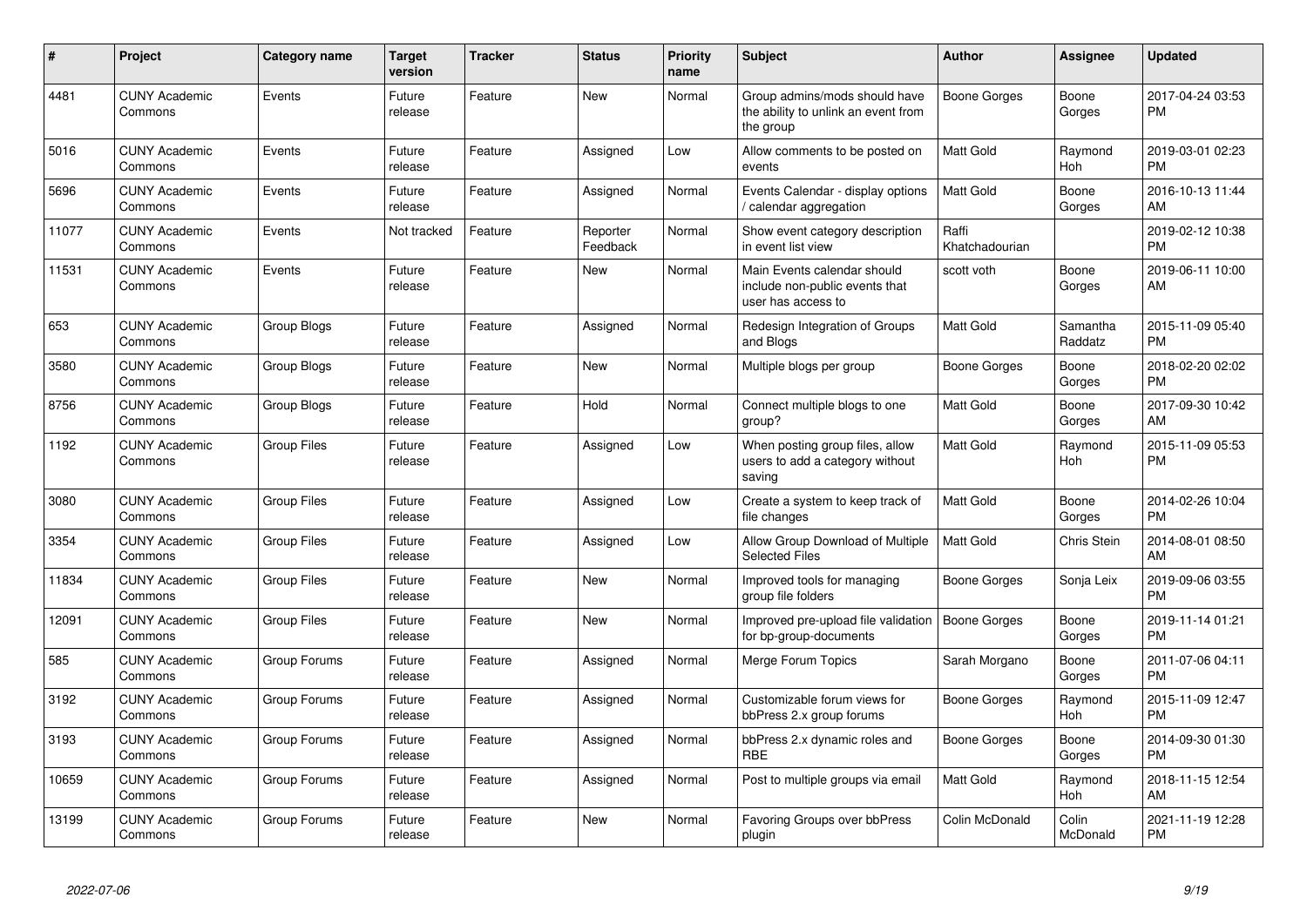| #     | Project                         | <b>Category name</b>           | <b>Target</b><br>version | <b>Tracker</b> | <b>Status</b>        | Priority<br>name | Subject                                                                                    | Author               | <b>Assignee</b>     | <b>Updated</b>                |
|-------|---------------------------------|--------------------------------|--------------------------|----------------|----------------------|------------------|--------------------------------------------------------------------------------------------|----------------------|---------------------|-------------------------------|
| 13358 | <b>CUNY Academic</b><br>Commons | Group Forums                   | Future<br>release        | Feature        | New                  | Normal           | Improved UI for group forum<br>threading settings                                          | <b>Boone Gorges</b>  | Raymond<br>Hoh      | 2021-11-19 12:27<br><b>PM</b> |
| 1456  | <b>CUNY Academic</b><br>Commons | Group Invitations              | Future<br>release        | Feature        | Reporter<br>Feedback | Low              | Invite to Group Button from Profile<br>Field                                               | <b>Matt Gold</b>     | Samantha<br>Raddatz | 2015-11-09 05:59<br><b>PM</b> |
| 2610  | <b>CUNY Academic</b><br>Commons | Group Invitations              | Future<br>release        | Feature        | Assigned             | Low              | Request: Custom invitation<br>message to group invites                                     | local admin          | Boone<br>Gorges     | 2015-11-09 06:13<br><b>PM</b> |
| 3308  | <b>CUNY Academic</b><br>Commons | Group Invitations              | Future<br>release        | Feature        | Assigned             | Normal           | Allow members to rescind group<br>invitations                                              | <b>Matt Gold</b>     | Boone<br>Gorges     | 2015-04-01 08:53<br>PM.       |
| 13370 | <b>CUNY Academic</b><br>Commons | Group Library                  | Future<br>release        | Feature        | New                  | Normal           | Library bulk deletion and folder<br>editing                                                | Colin McDonald       | Boone<br>Gorges     | 2020-10-13 10:41<br>AM        |
| 13650 | <b>CUNY Academic</b><br>Commons | Group Library                  | Future<br>release        | Feature        | New                  | Normal           | Forum Attachments in Group<br>Library                                                      | Laurie Hurson        |                     | 2021-11-19 12:30<br><b>PM</b> |
| 14309 | <b>CUNY Academic</b><br>Commons | Group Library                  | Future<br>release        | Feature        | New                  | Normal           | Better handling of<br>bp_group_document file download<br>attempts when file is not present | <b>Boone Gorges</b>  | Boone<br>Gorges     | 2021-11-19 12:28<br>PM.       |
| 481   | <b>CUNY Academic</b><br>Commons | Groups (misc)                  | Future<br>release        | Feature        | Assigned             | Normal           | ability to archive inactive groups<br>and blogs                                            | Michael Mandiberg    | Samantha<br>Raddatz | 2015-11-09 05:56<br><b>PM</b> |
| 1544  | <b>CUNY Academic</b><br>Commons | Groups (misc)                  | Future<br>release        | Feature        | Reporter<br>Feedback | Normal           | Group Filtering and Sorting                                                                | <b>Matt Gold</b>     | Chris Stein         | 2019-03-01 02:25<br>PM.       |
| 3458  | <b>CUNY Academic</b><br>Commons | Groups (misc)                  | Future<br>release        | Feature        | Assigned             | Normal           | Filter Members of Group by<br>Campus                                                       | <b>Michael Smith</b> | Samantha<br>Raddatz | 2014-09-26 08:32<br><b>PM</b> |
| 7115  | <b>CUNY Academic</b><br>Commons | Groups (misc)                  | Future<br>release        | Feature        | Reporter<br>Feedback | Normal           | make licensing info clear during<br>group creation                                         | Matt Gold            | Raymond<br>Hoh      | 2020-12-08 11:32<br>AM.       |
| 12446 | <b>CUNY Academic</b><br>Commons | Groups (misc)                  | Future<br>release        | Feature        | Reporter<br>Feedback | Normal           | Toggle default site to group forum<br>posting                                              | Laurie Hurson        | Laurie Hurson       | 2020-03-10 11:57<br>AM.       |
| 1888  | <b>CUNY Academic</b><br>Commons | Home Page                      | Future<br>release        | Feature        | Assigned             | Normal           | Refactor BP MPO Activity Filter to<br>support proper pagination                            | Sarah Morgano        | Boone<br>Gorges     | 2014-05-01 07:11<br><b>PM</b> |
| 1983  | <b>CUNY Academic</b><br>Commons | Home Page                      | Future<br>release        | Feature        | Assigned             | Low              | Media Library integration with<br>Featured Content plugin                                  | <b>Boone Gorges</b>  | Dominic<br>Giglio   | 2014-03-17 10:34<br>AM.       |
| 4980  | <b>CUNY Academic</b><br>Commons | Home Page                      | Future<br>release        | Feature        | Assigned             | Normal           | CAC Featured Content -- Adding<br>Randomization                                            | Matt Gold            | Boone<br>Gorges     | 2016-12-12 03:01<br><b>PM</b> |
| 3230  | <b>CUNY Academic</b><br>Commons | Internal Tools and<br>Workflow | Not tracked              | Feature        | Assigned             | High             | Scripts for quicker<br>provisioning/updating of<br>development environments                | <b>Boone Gorges</b>  | Boone<br>Gorges     | 2016-01-26 04:54<br><b>PM</b> |
| 13891 | <b>CUNY Academic</b><br>Commons | Internal Tools and<br>Workflow | 2.1.0                    | Feature        | New                  | Normal           | Migrate automated linting to<br>GitHub Actions                                             | <b>Boone Gorges</b>  | Jeremy Felt         | 2022-06-29 11:13<br>AM        |
| 15194 | <b>CUNY Academic</b><br>Commons | Internal Tools and<br>Workflow | 2.1.0                    | Feature        | New                  | Normal           | PHPCS sniff for un-restored<br>switch_to_blog() calls                                      | Boone Gorges         | Jeremy Felt         | 2022-05-26 10:45<br>AM        |
| 5234  | <b>CUNY Academic</b><br>Commons | Membership                     | Future<br>release        | Feature        | Assigned             | Normal           | Write Unconfirmed patch for WP                                                             | <b>Boone Gorges</b>  | Boone<br>Gorges     | 2016-10-24 11:18<br>AM        |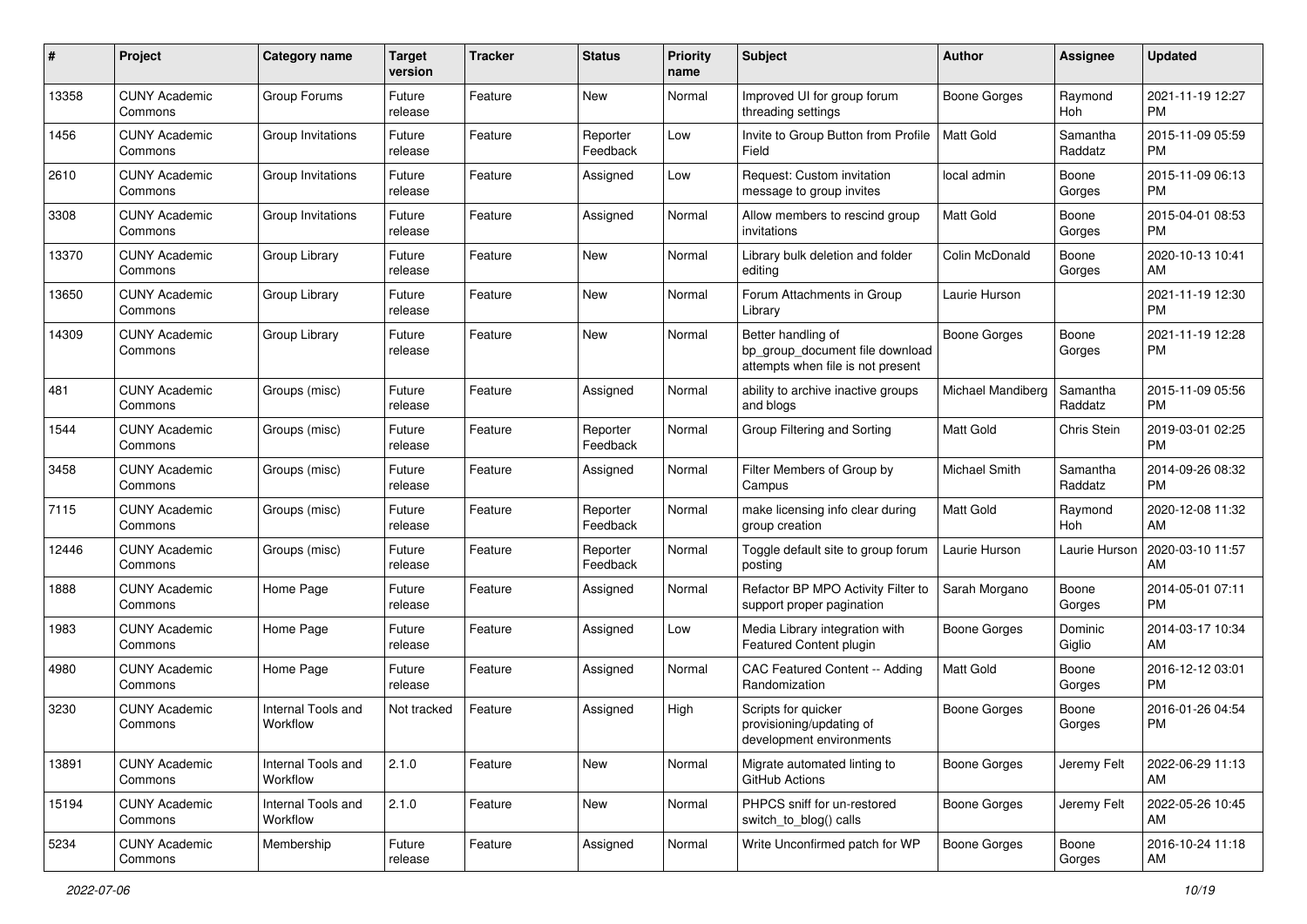| #     | <b>Project</b>                  | <b>Category name</b>    | <b>Target</b><br>version | <b>Tracker</b> | <b>Status</b> | Priority<br>name | <b>Subject</b>                                                                             | <b>Author</b>    | <b>Assignee</b> | <b>Updated</b>                |
|-------|---------------------------------|-------------------------|--------------------------|----------------|---------------|------------------|--------------------------------------------------------------------------------------------|------------------|-----------------|-------------------------------|
| 3330  | <b>CUNY Academic</b><br>Commons | My Commons              | Future<br>release        | Feature        | Assigned      | Normal           | "Commons Information" tool                                                                 | Boone Gorges     | Chris Stein     | 2014-09-22 08:46<br><b>PM</b> |
| 3517  | <b>CUNY Academic</b><br>Commons | My Commons              | Future<br>release        | Feature        | Assigned      | Normal           | Mute/Unmute My Commons<br>updates                                                          | Matt Gold        | Raymond<br>Hoh  | 2015-11-09 01:19<br><b>PM</b> |
| 3536  | <b>CUNY Academic</b><br>Commons | My Commons              | Future<br>release        | Feature        | Assigned      | Normal           | Infinite Scroll on My Commons<br>page                                                      | Matt Gold        | Raymond<br>Hoh  | 2015-04-13 04:42<br><b>PM</b> |
| 9028  | <b>CUNY Academic</b><br>Commons | Onboarding              | Future<br>release        | Feature        | Assigned      | Normal           | suggest groups to new members<br>during the registration process                           | Matt Gold        | Chris Stein     | 2018-10-24 12:34<br><b>PM</b> |
| 9895  | <b>CUNY Academic</b><br>Commons | Onboarding              | Future<br>release        | Feature        | Assigned      | Normal           | Add "Accept Invitation"<br>link/button/function to Group<br>and/or Site invitation emails? | Luke Waltzer     | Boone<br>Gorges | 2018-06-07 12:42<br>PM.       |
| 5955  | <b>CUNY Academic</b><br>Commons | Outreach                | Future<br>release        | Feature        | Assigned      | Normal           | Create auto-newsletter for<br>commons members                                              | <b>Matt Gold</b> | Luke Waltzer    | 2016-08-30 10:34<br>AM        |
| 14787 | <b>CUNY Academic</b><br>Commons | <b>Plugin Packages</b>  | Future<br>release        | Feature        | <b>New</b>    | Normal           | Creating a "Design" plugin<br>package                                                      | Laurie Hurson    | scott voth      | 2022-04-27 04:56<br><b>PM</b> |
| 2013  | <b>CUNY Academic</b><br>Commons | <b>Public Portfolio</b> | Future<br>release        | Feature        | Assigned      | Low              | Have Profile Privacy Options show<br>up only for filled-in fields                          | <b>Matt Gold</b> | Boone<br>Gorges | 2015-11-09 06:09<br><b>PM</b> |
| 2753  | <b>CUNY Academic</b><br>Commons | <b>Public Portfolio</b> | Future<br>release        | Feature        | <b>New</b>    | Normal           | Create actual actual tagification in<br>academic interests and other<br>fields             | Micki Kaufman    | Boone<br>Gorges | 2015-01-05 08:52<br><b>PM</b> |
| 2832  | <b>CUNY Academic</b><br>Commons | <b>Public Portfolio</b> | Future<br>release        | Feature        | Assigned      | Normal           | Improve interface for (not)<br>auto-linking profile fields                                 | Boone Gorges     | Chris Stein     | 2015-01-05 08:52<br><b>PM</b> |
| 2881  | <b>CUNY Academic</b><br>Commons | Public Portfolio        | Future<br>release        | Feature        | Assigned      | Normal           | Redesign the UX for Profiles                                                               | Chris Stein      | Chris Stein     | 2016-10-13 12:45<br><b>PM</b> |
| 3042  | <b>CUNY Academic</b><br>Commons | Public Portfolio        | Future<br>release        | Feature        | Assigned      | Normal           | Browsing member interests                                                                  | <b>Matt Gold</b> | Boone<br>Gorges | 2015-03-21 09:04<br><b>PM</b> |
| 3048  | <b>CUNY Academic</b><br>Commons | Public Portfolio        | Future<br>release        | Feature        | <b>New</b>    | Low              | Images for rich text profile fields                                                        | Boone Gorges     | Boone<br>Gorges | 2014-02-19 12:56<br><b>PM</b> |
| 3220  | <b>CUNY Academic</b><br>Commons | <b>Public Portfolio</b> | Future<br>release        | Feature        | Assigned      | Normal           | Add indent/outdent option to<br>Formatting Buttons on Profile<br>Page                      | Matt Gold        | Boone<br>Gorges | 2014-05-21 10:39<br><b>PM</b> |
| 3768  | <b>CUNY Academic</b><br>Commons | <b>Public Portfolio</b> | Future<br>release        | Feature        | Assigned      | Normal           | Institutions/Past positions on<br>public portfolios                                        | Matt Gold        | Boone<br>Gorges | 2018-04-23 10:44<br>AM        |
| 3770  | <b>CUNY Academic</b><br>Commons | <b>Public Portfolio</b> | Future<br>release        | Feature        | Assigned      | Normal           | Improve Layout/Formatting of<br>Positions Area on Public Portfolios                        | <b>Matt Gold</b> | Chris Stein     | 2015-04-01 09:17<br><b>PM</b> |
| 10354 | <b>CUNY Academic</b><br>Commons | <b>Public Portfolio</b> | Future<br>release        | Feature        | <b>New</b>    | Normal           | Opt out of Having a Profile Page                                                           | scott voth       | Chris Stein     | 2020-05-12 10:43<br>AM        |
| 14184 | <b>CUNY Academic</b><br>Commons | <b>Public Portfolio</b> | Future<br>release        | Feature        | <b>New</b>    | Normal           | Centralized mechanism for storing<br>Campus affiliations                                   | Boone Gorges     | Boone<br>Gorges | 2022-01-04 11:35<br>AM        |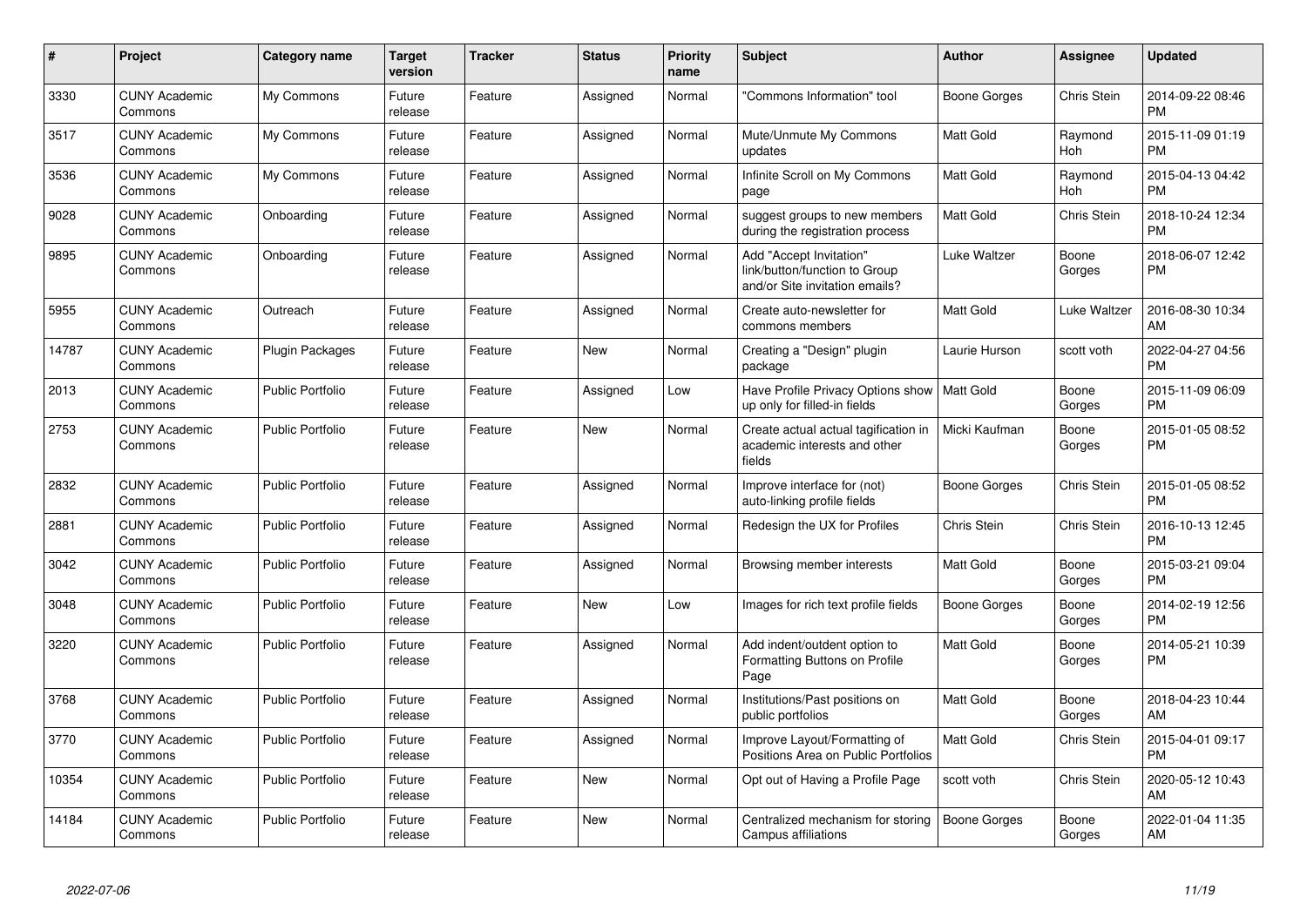| $\pmb{\#}$ | Project                         | <b>Category name</b>     | <b>Target</b><br>version | <b>Tracker</b> | <b>Status</b>        | <b>Priority</b><br>name | <b>Subject</b>                                                                                                                                        | <b>Author</b>    | Assignee            | <b>Updated</b>                |
|------------|---------------------------------|--------------------------|--------------------------|----------------|----------------------|-------------------------|-------------------------------------------------------------------------------------------------------------------------------------------------------|------------------|---------------------|-------------------------------|
| 6115       | <b>CUNY Academic</b><br>Commons | Publicity                | Not tracked              | Feature        | Assigned             | Normal                  | create digital signage for GC                                                                                                                         | <b>Matt Gold</b> | scott voth          | 2016-10-11 10:09<br><b>PM</b> |
| 9643       | <b>CUNY Academic</b><br>Commons | Publicity                | Not tracked              | Feature        | <b>New</b>           | Normal                  | Create a page on the Commons<br>for logos etc.                                                                                                        | Stephen Real     | Stephen Real        | 2018-04-24 10:53<br>AM        |
| 11945      | <b>CUNY Academic</b><br>Commons | Reckoning                | Future<br>release        | Feature        | Reporter<br>Feedback | Normal                  | Add Comments bubble to<br>Reckoning views                                                                                                             | Boone Gorges     | Boone<br>Gorges     | 2019-11-12 05:14<br><b>PM</b> |
| 940        | <b>CUNY Academic</b><br>Commons | Redmine                  | Future<br>release        | Feature        | Assigned             | Low                     | Communication with users after<br>releases                                                                                                            | Matt Gold        | Dominic<br>Giglio   | 2012-09-09 04:36<br><b>PM</b> |
| 3615       | <b>CUNY Academic</b><br>Commons | Redmine                  | Not tracked              | Feature        | <b>New</b>           | Low                     | Create Redmine issues via email                                                                                                                       | Dominic Giglio   | Boone<br>Gorges     | 2017-11-16 11:36<br>AM        |
| 308        | <b>CUNY Academic</b><br>Commons | Registration             | Future<br>release        | Feature        | New                  | Normal                  | Group recommendations for<br>signup process                                                                                                           | Boone Gorges     | Samantha<br>Raddatz | 2015-11-09 05:07<br><b>PM</b> |
| 370        | <b>CUNY Academic</b><br>Commons | Registration             | Future<br>release        | Feature        | Assigned             | High                    | <b>Guest Accounts</b>                                                                                                                                 | <b>Matt Gold</b> | Matt Gold           | 2015-04-09 09:33<br><b>PM</b> |
| 5225       | <b>CUNY Academic</b><br>Commons | Registration             | Future<br>release        | Feature        | Assigned             | Normal                  | On-boarding Issues                                                                                                                                    | Luke Waltzer     | Samantha<br>Raddatz | 2016-02-12 02:58<br><b>PM</b> |
| 11860      | <b>CUNY Academic</b><br>Commons | Registration             | Future<br>release        | Feature        | <b>New</b>           | Normal                  | Ensure Students Are Aware They<br>Can Use Aliases At Registration                                                                                     | scott voth       |                     | 2019-09-24 08:46<br>AM        |
| 8976       | <b>CUNY Academic</b><br>Commons | Reply By Email           | Not tracked              | Feature        | Assigned             | Normal                  | Package RBE new topics posting?                                                                                                                       | <b>Matt Gold</b> | Raymond<br>Hoh      | 2017-12-04 02:34<br><b>PM</b> |
| 3002       | <b>CUNY Academic</b><br>Commons | Search                   | Future<br>release        | Feature        | Assigned             | Normal                  | Overhaul CAC search by using<br>external search appliance                                                                                             | Boone Gorges     | Boone<br>Gorges     | 2020-07-15 03:05<br><b>PM</b> |
| 3662       | <b>CUNY Academic</b><br>Commons | <b>SEO</b>               | Future<br>release        | Feature        | Assigned             | Normal                  | Duplicate Content/SEO/Google<br>issues                                                                                                                | <b>Matt Gold</b> | Raymond<br>Hoh      | 2015-04-13 04:37<br><b>PM</b> |
| 13048      | <b>CUNY Academic</b><br>Commons | Shortcodes and<br>embeds | Future<br>release        | Feature        | New                  | Normal                  | Jupyter Notebooks support                                                                                                                             | Boone Gorges     |                     | 2020-07-14 11:46<br>AM        |
| 5050       | <b>CUNY Academic</b><br>Commons | Social Paper             | Future<br>release        | Feature        | <b>New</b>           | Low                     | Making comments visible in SP<br>editing mode (SP suggestion #1)                                                                                      | Marilyn Weber    | Samantha<br>Raddatz | 2019-09-17 11:10<br><b>PM</b> |
| 5052       | <b>CUNY Academic</b><br>Commons | Social Paper             | Future<br>release        | Feature        | <b>New</b>           | Low                     | Sentence by sentence or line by<br>line comments (SP suggestion #3)                                                                                   | Marilyn Weber    | Boone<br>Gorges     | 2016-02-11 10:24<br><b>PM</b> |
| 5053       | <b>CUNY Academic</b><br>Commons | Social Paper             | Future<br>release        | Feature        | <b>New</b>           | Low                     | Scrollable menu to add readers<br>(SP suggestion #4)                                                                                                  | Marilyn Weber    | Samantha<br>Raddatz | 2016-04-21 05:21<br><b>PM</b> |
| 5058       | <b>CUNY Academic</b><br>Commons | Social Paper             | Future<br>release        | Feature        | <b>New</b>           | Low                     | Can there be a clearer signal that<br>even when comments have<br>already been made you add<br>comments by clicking on the side?<br>(SP suggestion #5) | Marilyn Weber    | Samantha<br>Raddatz | 2016-02-11 10:24<br><b>PM</b> |
| 5199       | <b>CUNY Academic</b><br>Commons | Social Paper             | Future<br>release        | Feature        | New                  | Normal                  | add tables to the SP editor                                                                                                                           | Marilyn Weber    |                     | 2016-10-24 11:27<br>AM        |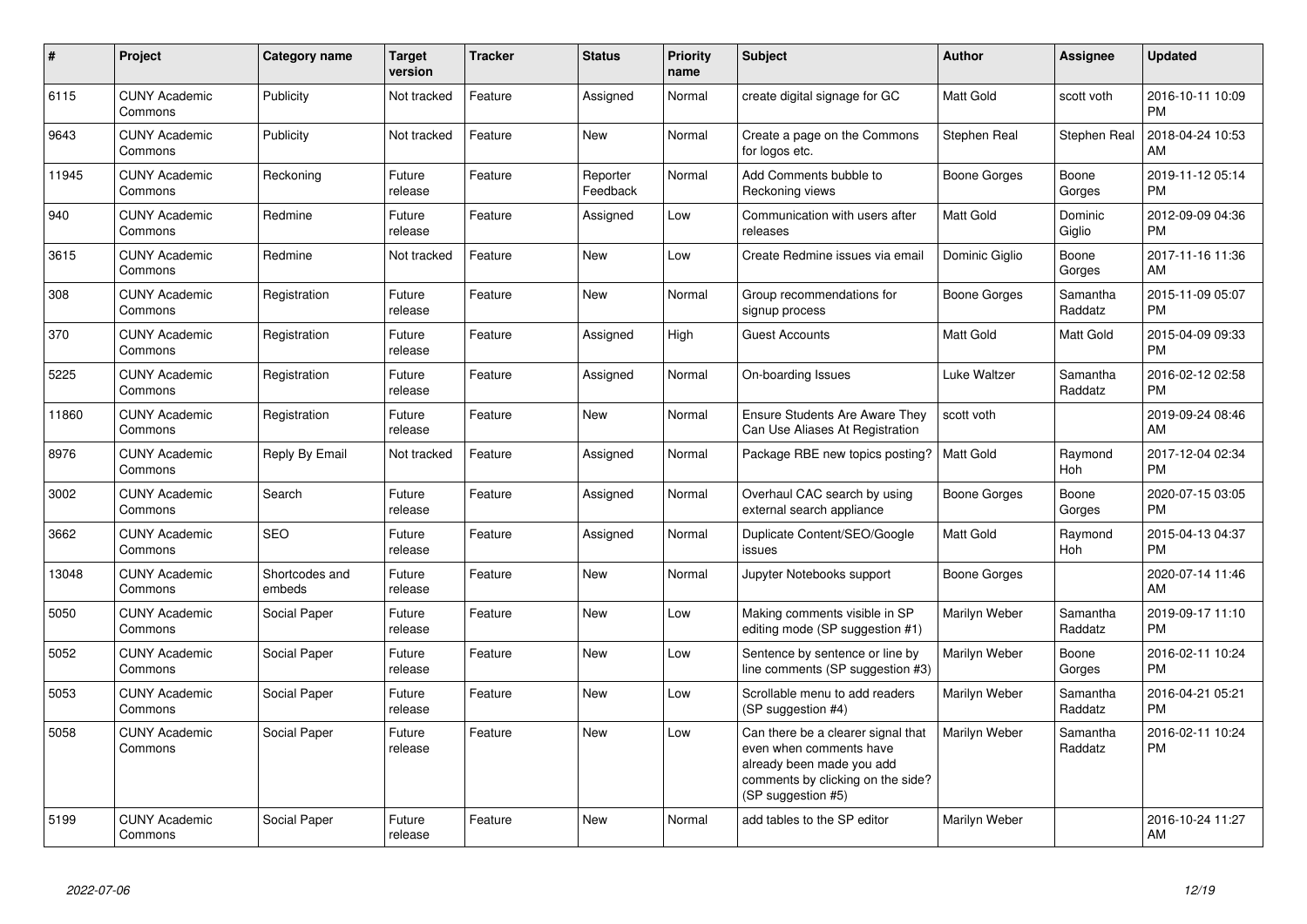| $\#$  | Project                         | <b>Category name</b>     | <b>Target</b><br>version | <b>Tracker</b> | <b>Status</b> | <b>Priority</b><br>name | <b>Subject</b>                                                        | <b>Author</b>       | Assignee            | <b>Updated</b>                |
|-------|---------------------------------|--------------------------|--------------------------|----------------|---------------|-------------------------|-----------------------------------------------------------------------|---------------------|---------------------|-------------------------------|
| 5205  | <b>CUNY Academic</b><br>Commons | Social Paper             | Future<br>release        | Feature        | New           | Normal                  | Social Paper folders                                                  | Marilyn Weber       |                     | 2016-02-11 10:24<br><b>PM</b> |
| 5397  | <b>CUNY Academic</b><br>Commons | Social Paper             | Future<br>release        | Feature        | New           | Normal                  | frustrating to have to<br>enable/disable in SP                        | Marilyn Weber       | Samantha<br>Raddatz | 2016-04-20 03:39<br><b>PM</b> |
| 5489  | <b>CUNY Academic</b><br>Commons | Social Paper             | Future<br>release        | Feature        | <b>New</b>    | Normal                  | Asc/desc sorting for Social Paper<br>directories                      | <b>Boone Gorges</b> |                     | 2016-04-21 10:06<br><b>PM</b> |
| 8898  | <b>CUNY Academic</b><br>Commons | Social Paper             | Not tracked              | Feature        | Assigned      | Normal                  | Usage data on docs and social<br>paper                                | <b>Matt Gold</b>    | Matt Gold           | 2017-11-16 11:32<br>AM        |
| 6426  | <b>CUNY Academic</b><br>Commons | Spam/Spam<br>Prevention  | Future<br>release        | Feature        | Assigned      | Normal                  | Force captcha on all comments?                                        | <b>Matt Gold</b>    | <b>Tahir Butt</b>   | 2016-10-24 02:06<br><b>PM</b> |
| 3090  | <b>CUNY Academic</b><br>Commons | Twitter page             | Future<br>release        | Feature        | Assigned      | Normal                  | Prevent Retweets from showing<br>up on Commons twitter page           | <b>Matt Gold</b>    | <b>Tahir Butt</b>   | 2016-10-24 11:31<br>AM        |
| 3473  | <b>CUNY Academic</b><br>Commons | User Experience          | Future<br>release        | Feature        | Assigned      | Normal                  | Commons profile: Add help info<br>about "Positions" replacing "title" | Keith Miyake        | Samantha<br>Raddatz | 2015-11-09 02:28<br><b>PM</b> |
| 5316  | <b>CUNY Academic</b><br>Commons | <b>User Experience</b>   | Future<br>release        | Feature        | Assigned      | Normal                  | Prompt user email address<br>updates                                  | Matt Gold           | Stephen Real        | 2016-12-21 03:30<br><b>PM</b> |
| 287   | <b>CUNY Academic</b><br>Commons | WordPress (misc)         | Future<br>release        | Feature        | Assigned      | Normal                  | Create troubleshooting tool for<br>account sign-up                    | <b>Matt Gold</b>    | Boone<br>Gorges     | 2015-11-09 06:17<br><b>PM</b> |
| 365   | <b>CUNY Academic</b><br>Commons | WordPress (misc)         | Future<br>release        | Feature        | Assigned      | Normal                  | <b>Create Mouseover Tooltips</b><br>throughout Site                   | Matt Gold           | Chris Stein         | 2015-11-09 06:18<br><b>PM</b> |
| 1105  | <b>CUNY Academic</b><br>Commons | WordPress (misc)         | Future<br>release        | Feature        | Assigned      | Normal                  | Rephrase Blog Privacy Options                                         | Matt Gold           | Samantha<br>Raddatz | 2015-11-09 06:19<br><b>PM</b> |
| 1508  | <b>CUNY Academic</b><br>Commons | WordPress (misc)         | Future<br>release        | Feature        | Assigned      | Normal                  | Share login cookies across<br>mapped domains                          | Boone Gorges        | Boone<br>Gorges     | 2012-07-02 12:12<br><b>PM</b> |
| 3657  | <b>CUNY Academic</b><br>Commons | WordPress (misc)         | Not tracked              | Feature        | New           | Normal                  | Create alert for GC email<br>addresses                                | Matt Gold           | Matt Gold           | 2016-04-14 11:29<br><b>PM</b> |
| 3759  | <b>CUNY Academic</b><br>Commons | WordPress (misc)         | Future<br>release        | Feature        | Assigned      | Normal                  | Review Interface for Adding Users<br>to Blogs                         | Matt Gold           | Boone<br>Gorges     | 2015-03-24 05:52<br><b>PM</b> |
| 6332  | <b>CUNY Academic</b><br>Commons | WordPress (misc)         | Future<br>release        | Feature        | New           | Normal                  | Allow uploaded files to be marked<br>as private in an ad hoc way      | <b>Boone Gorges</b> |                     | 2016-10-17 11:41<br><b>PM</b> |
| 10380 | <b>CUNY Academic</b><br>Commons | WordPress (misc)         | Future<br>release        | Feature        | In Progress   | Normal                  | Remove blacklisted plugins                                            | Boone Gorges        |                     | 2022-04-26 12:00<br><b>PM</b> |
| 13835 | <b>CUNY Academic</b><br>Commons | WordPress (misc)         | Future<br>release        | Feature        | New           | Normal                  | Allow OneSearch widget to have<br>'CUNY' as campus                    | Boone Gorges        | Boone<br>Gorges     | 2021-11-19 12:39<br><b>PM</b> |
| 364   | <b>CUNY Academic</b><br>Commons | <b>WordPress Plugins</b> | Future<br>release        | Feature        | New           | Normal                  | <b>Bulletin Board</b>                                                 | Matt Gold           |                     | 2015-01-05 08:50<br><b>PM</b> |
| 497   | <b>CUNY Academic</b><br>Commons | <b>WordPress Plugins</b> | Future<br>release        | Feature        | Assigned      | Normal                  | Drag and Drop Ordering on<br>Gallery Post Plugin                      | <b>Matt Gold</b>    | Ron Rennick         | 2015-11-09 06:18<br><b>PM</b> |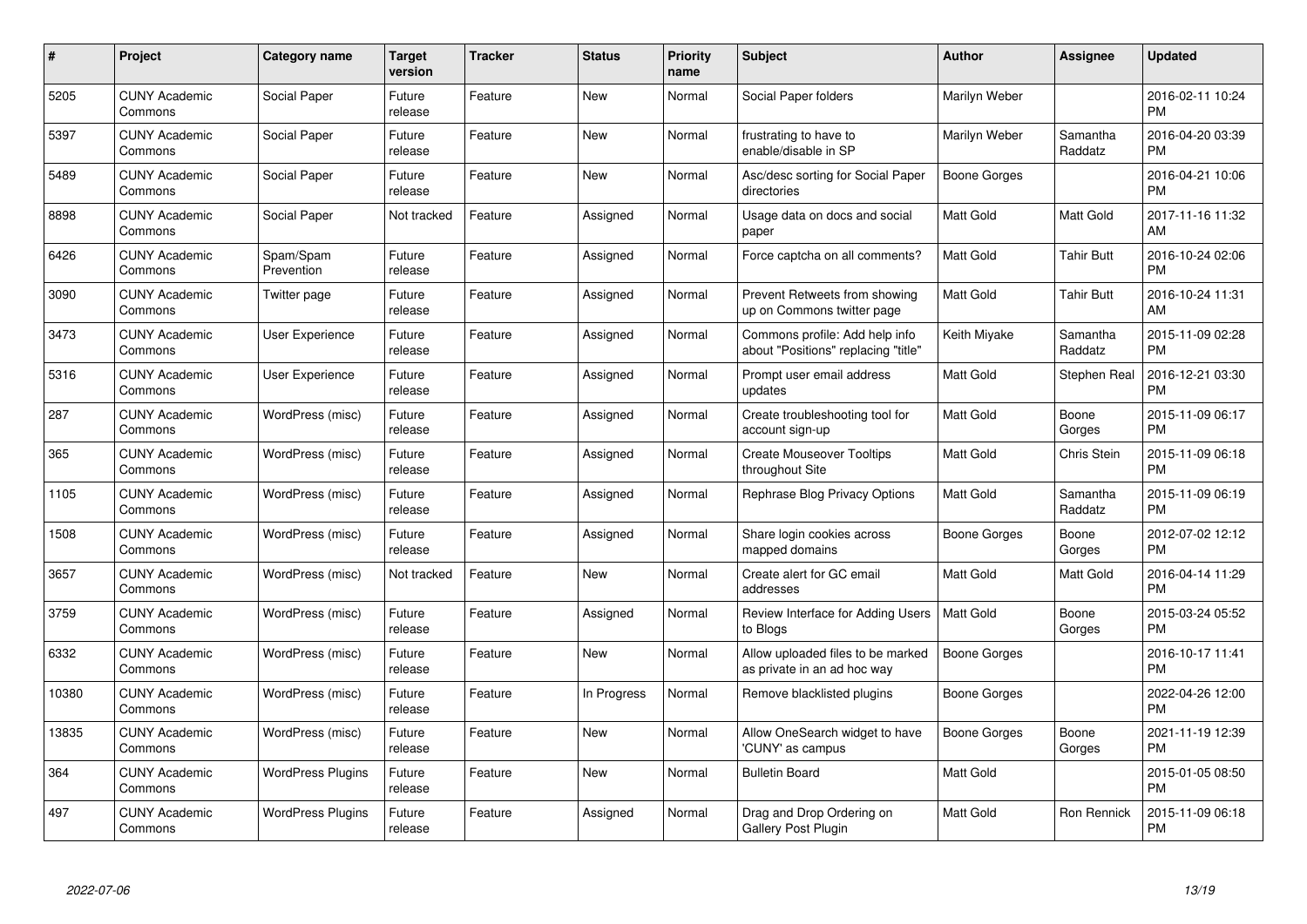| #     | Project                         | <b>Category name</b>     | <b>Target</b><br>version | <b>Tracker</b> | <b>Status</b>        | <b>Priority</b><br>name | <b>Subject</b>                                        | <b>Author</b>           | <b>Assignee</b>    | <b>Updated</b>                |
|-------|---------------------------------|--------------------------|--------------------------|----------------|----------------------|-------------------------|-------------------------------------------------------|-------------------------|--------------------|-------------------------------|
| 658   | <b>CUNY Academic</b><br>Commons | <b>WordPress Plugins</b> | Future<br>release        | Feature        | Assigned             | Normal                  | Rebulid Sitewide Tag Suggestion                       | <b>Matt Gold</b>        | Boone<br>Gorges    | 2015-01-05 08:47<br><b>PM</b> |
| 1562  | <b>CUNY Academic</b><br>Commons | <b>WordPress Plugins</b> | Future<br>release        | Feature        | Assigned             | Low                     | Play with NYT Collaborative<br><b>Authoring Tool</b>  | Matt Gold               | Boone<br>Gorges    | 2015-01-05 08:47<br><b>PM</b> |
| 2223  | <b>CUNY Academic</b><br>Commons | <b>WordPress Plugins</b> | Future<br>release        | Feature        | Assigned             | Low                     | Add Participad to the CUNY<br><b>Academic Commons</b> | <b>Matt Gold</b>        | Boone<br>Gorges    | 2014-09-17 10:03<br><b>PM</b> |
| 8498  | <b>CUNY Academic</b><br>Commons | <b>WordPress Plugins</b> | Future<br>release        | Feature        | <b>New</b>           | Low                     | <b>Gravity Forms Email Users</b>                      | Raffi<br>Khatchadourian | Matt Gold          | 2017-10-13 12:58<br><b>PM</b> |
| 9947  | <b>CUNY Academic</b><br>Commons | <b>WordPress Plugins</b> | Future<br>release        | Feature        | Reporter<br>Feedback | Normal                  | Install H5P quiz plugin                               | Matt Gold               | Boone<br>Gorges    | 2018-09-11 11:01<br>AM        |
| 12121 | <b>CUNY Academic</b><br>Commons | <b>WordPress Plugins</b> | 2.0.3                    | Feature        | Reporter<br>Feedback | Normal                  | Embedding H5P Iframes on<br>Commons Site              | Laurie Hurson           | Boone<br>Gorges    | 2022-06-29 11:32<br>AM.       |
| 16314 | <b>CUNY Academic</b><br>Commons | <b>WordPress Plugins</b> |                          | Feature        | <b>New</b>           | Normal                  | Install Multicollab plug-in?                          | Raffi<br>Khatchadourian |                    | 2022-06-29 03:44<br><b>PM</b> |
| 412   | <b>CUNY Academic</b><br>Commons | <b>WordPress Themes</b>  | Future<br>release        | Feature        | Assigned             | Normal                  | <b>Featured Themes</b>                                | Matt Gold               | Dominic<br>Giglio  | 2015-01-05 08:44<br><b>PM</b> |
| 8211  | <b>CUNY Academic</b><br>Commons | <b>WordPress Themes</b>  | Future<br>release        | Feature        | <b>New</b>           | Normal                  | Theme Suggestions: Material<br>Design-Inspired Themes | Margaret Galvan         | Margaret<br>Galvan | 2017-08-07 02:48<br><b>PM</b> |
| 8607  | <b>CUNY Academic</b><br>Commons |                          | Not tracked              | Support        | New                  | Normal                  | Paypal?                                               | Marilyn Weber           | Matt Gold          | 2018-05-15 01:37<br>PM        |
| 9207  | <b>CUNY Academic</b><br>Commons |                          | Future<br>release        | Support        | Reporter<br>Feedback | Normal                  | display dashboards made in<br>Tableau?                | Marilyn Weber           | Boone<br>Gorges    | 2018-04-10 10:42<br>AM        |
| 10657 | <b>CUNY Academic</b><br>Commons |                          | Not tracked              | Support        | Reporter<br>Feedback | Normal                  | child theme problems                                  | Marilyn Weber           |                    | 2018-11-08 01:19<br><b>PM</b> |
| 11149 | <b>CUNY Academic</b><br>Commons |                          | Not tracked              | Support        | Reporter<br>Feedback | Normal                  | comments getting blocked                              | Marilyn Weber           | Raymond<br>Hoh     | 2019-03-26 11:40<br>AM.       |
| 11509 | <b>CUNY Academic</b><br>Commons |                          | Not tracked              | Support        | Reporter<br>Feedback | Normal                  | deleted Page causing a Menu<br>problem?               | Marilyn Weber           |                    | 2019-06-04 09:54<br>AM        |
| 11519 | <b>CUNY Academic</b><br>Commons |                          | Not tracked              | Support        | Assigned             | Normal                  | comment option not appearing                          | Marilyn Weber           |                    | 2019-09-24 10:28<br><b>AM</b> |
| 11771 | <b>CUNY Academic</b><br>Commons |                          | Not tracked              | Support        | Reporter<br>Feedback | Normal                  | post displays in sections                             | Marilyn Weber           |                    | 2019-08-20 10:34<br>AM        |
| 11787 | <b>CUNY Academic</b><br>Commons |                          | Not tracked              | Support        | Reporter<br>Feedback | Normal                  | automated comments notifications<br>on ZenDesk        | Marilyn Weber           |                    | 2019-08-26 06:18<br><b>PM</b> |
| 11848 | <b>CUNY Academic</b><br>Commons |                          | Not tracked              | Support        | Hold                 | Normal                  | a Dean of Faculty wants to share<br>a large file      | Marilyn Weber           |                    | 2019-09-24 08:44<br>AM        |
| 12004 | <b>CUNY Academic</b><br>Commons |                          | Not tracked              | Support        | Reporter<br>Feedback | Normal                  | Notifications for spam blog<br>comments               | Gina Cherry             | Raymond<br>Hoh     | 2019-11-01 12:05<br>PM        |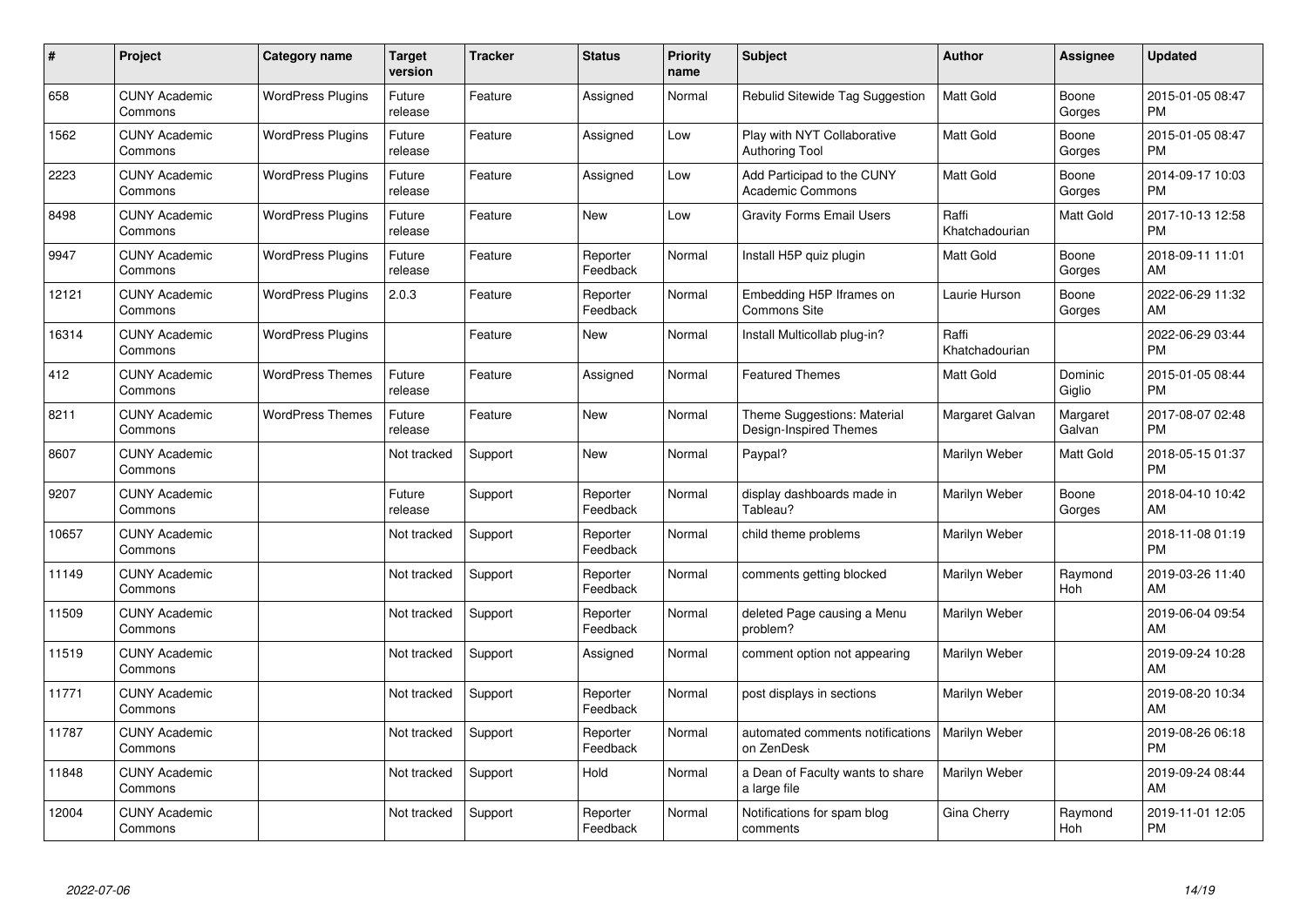| #     | Project                         | <b>Category name</b> | <b>Target</b><br>version | <b>Tracker</b> | <b>Status</b>        | Priority<br>name | <b>Subject</b>                                                    | <b>Author</b> | <b>Assignee</b> | <b>Updated</b>                |
|-------|---------------------------------|----------------------|--------------------------|----------------|----------------------|------------------|-------------------------------------------------------------------|---------------|-----------------|-------------------------------|
| 12328 | <b>CUNY Academic</b><br>Commons |                      | Not tracked              | Support        | <b>New</b>           | Normal           | Sign up Code for Non-CUNY<br>Faculty                              | Laurie Hurson |                 | 2020-01-28 10:25<br>AM        |
| 12352 | <b>CUNY Academic</b><br>Commons |                      | Not tracked              | Support        | <b>New</b>           | Normal           | "posts list" page builder block<br>option                         | Marilyn Weber |                 | 2020-02-03 01:29<br><b>PM</b> |
| 12484 | <b>CUNY Academic</b><br>Commons |                      | Not tracked              | Support        | Reporter<br>Feedback | Normal           | Sign up Code for COIL Course<br>starting in March                 | Laurie Hurson | Matt Gold       | 2020-03-02 02:26<br><b>PM</b> |
| 13034 | <b>CUNY Academic</b><br>Commons |                      | Not tracked              | Support        | Reporter<br>Feedback | Normal           | a site is asking people to join the<br>Commons to get a download  | Marilyn Weber |                 | 2020-07-12 07:23<br>AM        |
| 13255 | <b>CUNY Academic</b><br>Commons |                      | Not tracked              | Support        | Reporter<br>Feedback | Normal           | Accessibility problems                                            | Marilyn Weber |                 | 2020-09-01 05:48<br><b>PM</b> |
| 13286 | <b>CUNY Academic</b><br>Commons |                      | Not tracked              | Support        | <b>New</b>           | Normal           | problem connecting with<br>WordPress app                          | Marilyn Weber | Raymond<br>Hoh  | 2020-09-08 11:16<br>AM        |
| 14398 | <b>CUNY Academic</b><br>Commons |                      | Not tracked              | Support        | Reporter<br>Feedback | Normal           | Events plug-in notification problem                               | Marilyn Weber |                 | 2021-05-11 11:21<br>AM        |
| 14538 | <b>CUNY Academic</b><br>Commons |                      | Not tracked              | Support        | Reporter<br>Feedback | Normal           | Weebly To Commons                                                 | Laurie Hurson |                 | 2021-09-14 10:47<br>AM        |
| 14784 | <b>CUNY Academic</b><br>Commons |                      |                          | Support        | Reporter<br>Feedback | Normal           | User report of logo problem when<br>using Customizer theme        | Marilyn Weber |                 | 2021-09-17 10:25<br>AM        |
| 14842 | <b>CUNY Academic</b><br>Commons |                      | Not tracked              | Support        | Reporter<br>Feedback | Normal           | Question about widgets and block<br>editor                        | Gina Cherry   |                 | 2021-10-06 03:01<br><b>PM</b> |
| 14900 | <b>CUNY Academic</b><br>Commons |                      | Not tracked              | Support        | Reporter<br>Feedback | Normal           | previous theme?                                                   | Marilyn Weber |                 | 2021-10-25 10:31<br>AM        |
| 15045 | <b>CUNY Academic</b><br>Commons |                      |                          | Support        | <b>New</b>           | Normal           | no result for KCeL in the search<br>box on the commons            | Marilyn Weber |                 | 2021-12-10 11:29<br>AM        |
| 15169 | <b>CUNY Academic</b><br>Commons |                      | 2.0.3                    | Support        | Reporter<br>Feedback | Normal           | new Prelude website zipfiles for<br>custom theme and other files. | Marilyn Weber |                 | 2022-06-29 11:32<br>AM        |
| 15176 | <b>CUNY Academic</b><br>Commons |                      | Not tracked              | Support        | Reporter<br>Feedback | Normal           | Archiving Q Writing & Old<br>Wordpress Sites on the Commons       | Laurie Hurson |                 | 2022-02-08 10:28<br>AM        |
| 15260 | <b>CUNY Academic</b><br>Commons |                      |                          | Support        | Reporter<br>Feedback | Normal           | Diacritical markings   European<br><b>Stages</b>                  | Marilyn Weber |                 | 2022-02-04 08:16<br>AM        |
| 15370 | <b>CUNY Academic</b><br>Commons |                      |                          | Support        | Reporter<br>Feedback | Normal           | All-in-One Event Calendar?                                        | Marilyn Weber |                 | 2022-02-17 11:03<br>AM        |
| 15565 | <b>CUNY Academic</b><br>Commons |                      |                          | Support        | New                  | Normal           | Events - send updates to an email<br>listserv                     | Marilyn Weber |                 | 2022-03-10 01:06<br><b>PM</b> |
| 15655 | <b>CUNY Academic</b><br>Commons |                      | 2.0.3                    | Support        | Reporter<br>Feedback | Normal           | Event Aggregator plugin?                                          | Marilyn Weber |                 | 2022-06-29 11:32<br>AM        |
| 15685 | <b>CUNY Academic</b><br>Commons |                      |                          | Support        | <b>New</b>           | High             | problem with chrome?                                              | Marilyn Weber |                 | 2022-04-25 03:40<br><b>PM</b> |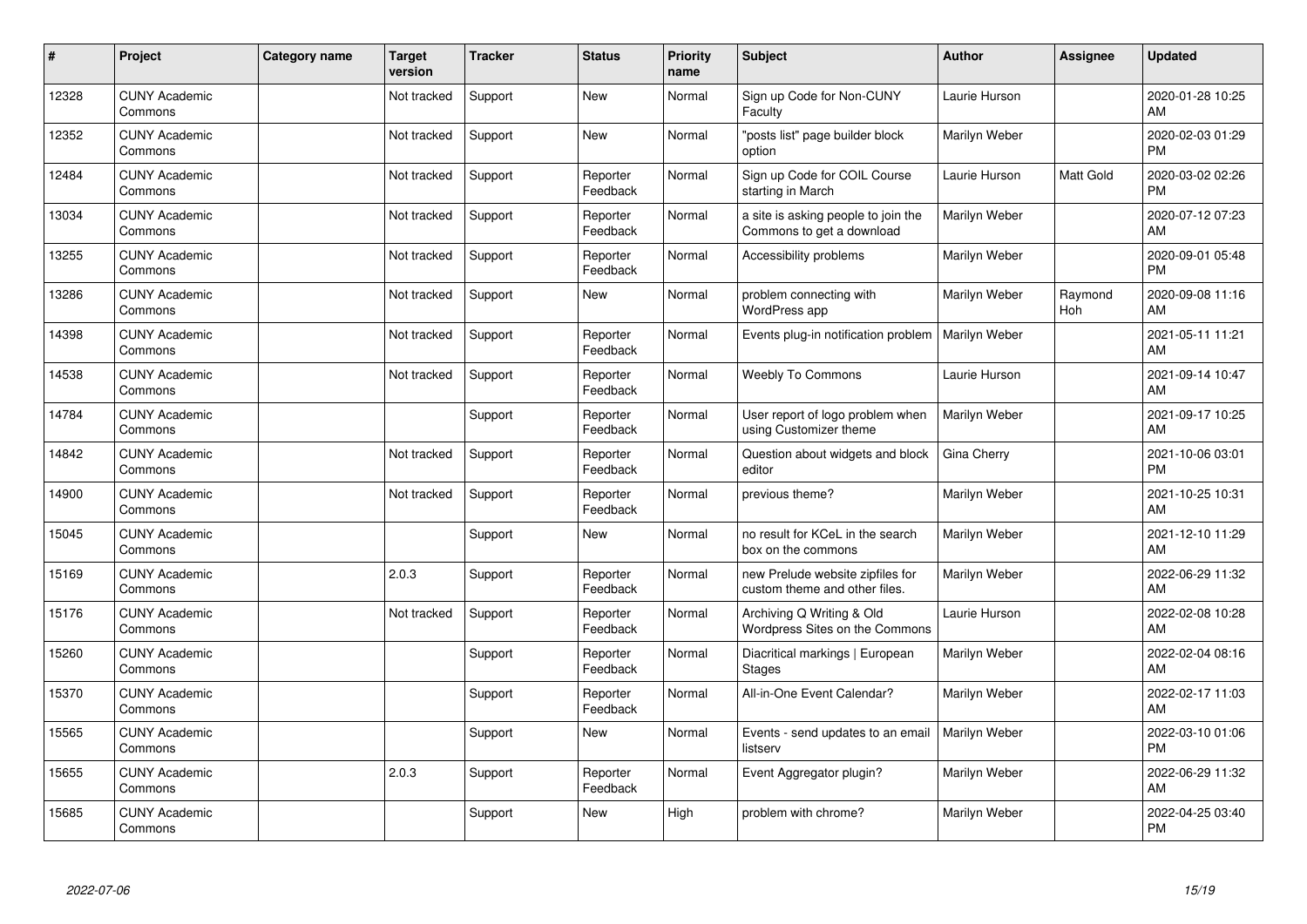| #     | Project                         | <b>Category name</b>      | <b>Target</b><br>version | <b>Tracker</b> | <b>Status</b>        | <b>Priority</b><br>name | <b>Subject</b>                                                    | <b>Author</b>    | <b>Assignee</b>  | <b>Updated</b>                |
|-------|---------------------------------|---------------------------|--------------------------|----------------|----------------------|-------------------------|-------------------------------------------------------------------|------------------|------------------|-------------------------------|
| 15816 | <b>CUNY Academic</b><br>Commons |                           | Not tracked              | Support        | <b>New</b>           | Normal                  | slow loading at SPS                                               | Marilyn Weber    |                  | 2022-04-05 01:26<br><b>PM</b> |
| 16099 | <b>CUNY Academic</b><br>Commons |                           |                          | Support        | Reporter<br>Feedback | Normal                  | request for Newsletter Glue                                       | Marilyn Weber    |                  | 2022-05-13 12:14<br><b>PM</b> |
| 16110 | <b>CUNY Academic</b><br>Commons |                           |                          | Support        | Reporter<br>Feedback | Normal                  | remove Creative Commons<br>license from pages?                    | Marilyn Weber    | Raymond<br>Hoh   | 2022-05-17 06:11<br><b>PM</b> |
| 10839 | <b>CUNY Academic</b><br>Commons | About page                | Not tracked              | Support        | <b>New</b>           | Normal                  | <b>Mission Statement Needs</b><br>Revision                        | scott voth       | Matt Gold        | 2018-12-26 10:58<br>AM        |
| 4070  | <b>CUNY Academic</b><br>Commons | Analytics                 | Not tracked              | Support        | Assigned             | Normal                  | Request for JITP site analytics                                   | <b>Matt Gold</b> | Seth Persons     | 2016-02-23 03:09<br><b>PM</b> |
| 12350 | <b>CUNY Academic</b><br>Commons | <b>Blogs (BuddyPress)</b> | Not tracked              | Support        | Reporter<br>Feedback | Normal                  | URL creation problem                                              | Marilyn Weber    |                  | 2020-02-03 11:27<br>AM        |
| 14994 | <b>CUNY Academic</b><br>Commons | cdev.gc.cuny.edu          | Not tracked              | Support        | In Progress          | Normal                  | Clear Cache on CDEV                                               | scott voth       | Raymond<br>Hoh   | 2021-12-07 03:51<br><b>PM</b> |
| 10982 | <b>CUNY Academic</b><br>Commons | Domain Mapping            | Not tracked              | Support        | Reporter<br>Feedback | Normal                  | <b>CNAME</b> question                                             | scott voth       |                  | 2019-01-22 04:29<br><b>PM</b> |
| 11493 | <b>CUNY Academic</b><br>Commons | Domain Mapping            | Not tracked              | Support        | Reporter<br>Feedback | Normal                  | Domain Mapping Request - Talia<br>Schaffer                        | scott voth       | Matt Gold        | 2019-08-06 08:39<br>AM        |
| 11883 | <b>CUNY Academic</b><br>Commons | Help/Codex                | Not tracked              | Support        | New                  | Normal                  | Need Embedding Help Page<br>Update (Tableau)                      | Anthony Wheeler  | scott voth       | 2019-09-24 08:49<br>AM        |
| 12382 | <b>CUNY Academic</b><br>Commons | Membership                | Not tracked              | Support        | <b>New</b>           | Normal                  | Email request change                                              | Marilyn Weber    | Marilyn<br>Weber | 2020-02-06 12:56<br><b>PM</b> |
| 11496 | <b>CUNY Academic</b><br>Commons | <b>Public Portfolio</b>   | 1.15.2                   | Support        | New                  | Normal                  | Replace Twitter Icon on Member<br>Portfolio page                  | scott voth       | Boone<br>Gorges  | 2019-06-06 01:03<br><b>PM</b> |
| 12247 | <b>CUNY Academic</b><br>Commons | Publicity                 | Not tracked              | Support        | <b>New</b>           | Normal                  | <b>Screenshot of First Commons</b><br>Homepage                    | scott voth       | scott voth       | 2020-01-14 12:08<br><b>PM</b> |
| 10273 | <b>CUNY Academic</b><br>Commons | Registration              | Not tracked              | Support        | Reporter<br>Feedback | Normal                  | users combining CF and campus<br>address                          | Marilyn Weber    |                  | 2019-09-18 10:58<br>AM        |
| 9729  | <b>CUNY Academic</b><br>Commons | <b>SEO</b>                | Not tracked              | Support        | New                  | Normal                  | 503 Errors showing on<br>newlaborforum.cuny.edu                   | Diane Krauthamer | Raymond<br>Hoh   | 2018-05-22 04:48<br><b>PM</b> |
| 13975 | <b>CUNY Academic</b><br>Commons | Social Paper              | Not tracked              | Support        | Reporter<br>Feedback | Normal                  | can't approve comments on Social<br>Paper paper                   | Marilyn Weber    |                  | 2021-02-12 09:33<br>AM        |
| 9941  | <b>CUNY Academic</b><br>Commons | Wiki                      | Not tracked              | Support        | Assigned             | Normal                  | Wiki functionality                                                | <b>Matt Gold</b> | Boone<br>Gorges  | 2018-06-26 10:57<br>AM        |
| 11386 | <b>CUNY Academic</b><br>Commons | WordPress - Media         | Not tracked              | Support        | Reporter<br>Feedback | Normal                  | disappearing images                                               | scott voth       | Boone<br>Gorges  | 2019-05-14 10:32<br>AM        |
| 11449 | <b>CUNY Academic</b><br>Commons | WordPress - Media         | Not tracked              | Support        | Reporter<br>Feedback | Normal                  | Cloning Media Library for JITP<br>from Staging to Production Site | Patrick DeDauw   | Boone<br>Gorges  | 2019-05-13 12:00<br><b>PM</b> |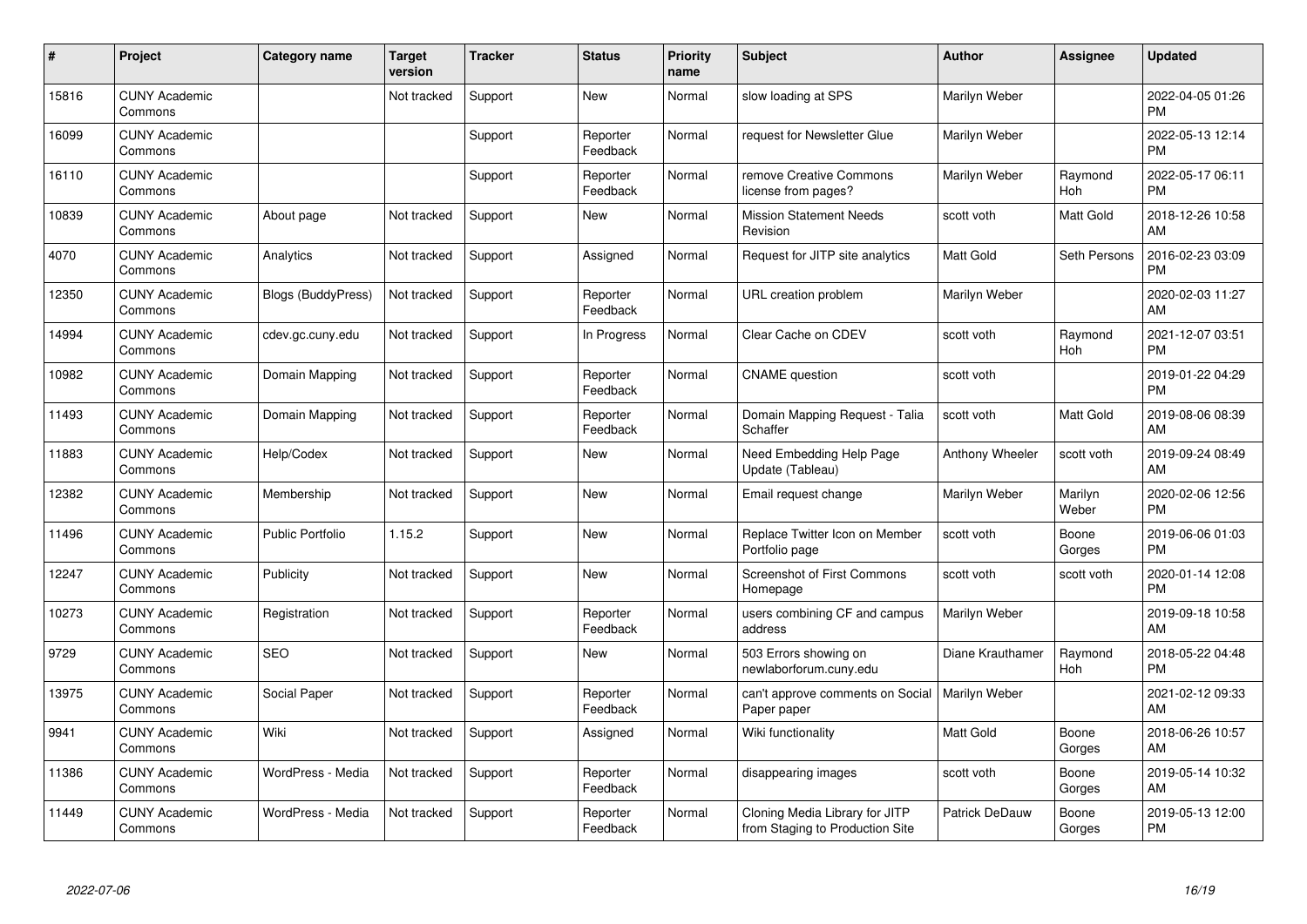| #     | <b>Project</b>                  | Category name            | <b>Target</b><br>version | <b>Tracker</b> | <b>Status</b>        | <b>Priority</b><br>name | <b>Subject</b>                                                                            | <b>Author</b>    | Assignee            | <b>Updated</b>                |
|-------|---------------------------------|--------------------------|--------------------------|----------------|----------------------|-------------------------|-------------------------------------------------------------------------------------------|------------------|---------------------|-------------------------------|
| 636   | <b>CUNY Academic</b><br>Commons | WordPress (misc)         | Not tracked              | Support        | Assigned             | Normal                  | Create Lynda.com-like Table of<br><b>Contents for Prospective Tutorial</b><br>Screencasts | <b>Matt Gold</b> | scott voth          | 2016-02-23 03:12<br><b>PM</b> |
| 2175  | <b>CUNY Academic</b><br>Commons | WordPress (misc)         | Not tracked              | Support        | Assigned             | Normal                  | Subscibe 2 vs. Jetpack<br>subscription options                                            | local admin      | Matt Gold           | 2016-01-26 04:58<br><b>PM</b> |
| 11624 | <b>CUNY Academic</b><br>Commons | WordPress (misc)         | Not tracked              | Support        | New                  | Normal                  | Change pages into posts or swap<br>database for a Commons site?                           | Stephen Klein    | Raymond<br>Hoh      | 2019-07-09 11:04<br>AM        |
| 14074 | <b>CUNY Academic</b><br>Commons | WordPress (misc)         | Not tracked              | Support        | Reporter<br>Feedback | Normal                  | page password protection problem                                                          | Marilyn Weber    |                     | 2021-03-02 11:03<br>AM        |
| 14983 | <b>CUNY Academic</b><br>Commons | WordPress (misc)         | Not tracked              | Support        | Reporter<br>Feedback | Normal                  | "Read More" tag not working                                                               | Rebecca Krisel   | Raymond<br>Hoh      | 2021-11-23 01:17<br><b>PM</b> |
| 15767 | <b>CUNY Academic</b><br>Commons | WordPress (misc)         |                          | Support        | <b>New</b>           | Normal                  | Site loading slowly                                                                       | scott voth       | Boone<br>Gorges     | 2022-04-04 08:56<br><b>PM</b> |
| 5826  | <b>CUNY Academic</b><br>Commons | <b>WordPress Plugins</b> | Future<br>release        | Support        | Reporter<br>Feedback | Normal                  | <b>Remove Subscription Options</b><br>plugin from directory                               | Sarah Morgano    | Sarah<br>Morgano    | 2016-10-21 04:14<br><b>PM</b> |
| 9211  | <b>CUNY Academic</b><br>Commons | <b>WordPress Plugins</b> | Future<br>release        | Support        | Reporter<br>Feedback | Normal                  | Auto-Role Setting in Forum Plugin<br>Causing Some Confusion                               | Luke Waltzer     | Boone<br>Gorges     | 2018-03-13 11:44<br>AM        |
| 11545 | <b>CUNY Academic</b><br>Commons | <b>WordPress Plugins</b> | Not tracked              | Support        | New                  | Normal                  | <b>Twitter searches in WordPress</b>                                                      | Gina Cherry      | Matt Gold           | 2019-09-23 01:03<br><b>PM</b> |
| 11788 | <b>CUNY Academic</b><br>Commons | <b>WordPress Plugins</b> | Future<br>release        | Support        | Reporter<br>Feedback | Normal                  | Plugin Request - Browse Aloud                                                             | scott voth       |                     | 2019-09-24 08:42<br>AM        |
| 12741 | <b>CUNY Academic</b><br>Commons | <b>WordPress Plugins</b> | Not tracked              | Support        | Reporter<br>Feedback | Normal                  | <b>Tableau Public Viz Block</b>                                                           | Marilyn Weber    | Raymond<br>Hoh      | 2020-05-12 11:00<br>AM        |
| 13946 | <b>CUNY Academic</b><br>Commons | <b>WordPress Plugins</b> | 2.1.0                    | Support        | Assigned             | Normal                  | <b>Custom Embed handler For</b><br>OneDrive files                                         | scott voth       | Raymond<br>Hoh      | 2022-05-26 10:46<br>AM        |
| 3492  | <b>CUNY Academic</b><br>Commons | <b>WordPress Themes</b>  | Future<br>release        | Support        | Assigned             | Normal                  | Add CBOX theme to the<br>Commons                                                          | scott voth       | Raymond<br>Hoh      | 2014-10-08 05:55<br><b>PM</b> |
| 14911 | <b>CUNY Academic</b><br>Commons | <b>WordPress Themes</b>  | Not tracked              | Support        | New                  | Normal                  | Twentytwentyone theme                                                                     | Marilyn Weber    |                     | 2021-10-28 10:37<br>AM        |
| 4986  | <b>CUNY Academic</b><br>Commons | ZenDesk                  | Not tracked              | Support        | Assigned             | Normal                  | Prepare documentation for<br>Zendesk re web widget                                        | Matt Gold        | Samantha<br>Raddatz | 2016-02-25 03:09<br><b>PM</b> |
| 2666  | <b>CUNY Academic</b><br>Commons | About page               | Not tracked              | Documentation  | Assigned             | Normal                  | <b>Update About Text</b>                                                                  | Chris Stein      | Luke Waltzer        | 2016-03-04 11:19<br>AM        |
| 3524  | <b>CUNY Academic</b><br>Commons | Documentation            | Not tracked              | Documentation  | Assigned             | Normal                  | Post describing all you can do<br>when starting up a new blog/group                       | Matt Gold        | scott voth          | 2014-10-04 12:56<br><b>PM</b> |
| 12392 | <b>CUNY Academic</b><br>Commons | Help/Codex               | Not tracked              | Documentation  | New                  | Normal                  | <b>Updates to Common Commons</b><br>Questions on Help Page                                | scott voth       | Margaret<br>Galvan  | 2020-02-11 10:53<br>AM        |
| 3565  | <b>CUNY Academic</b><br>Commons | My Commons               | Not tracked              | Documentation  | New                  | Normal                  | <b>Load Newest inconsistencies</b>                                                        | Chris Stein      | scott voth          | 2015-11-09 01:16<br><b>PM</b> |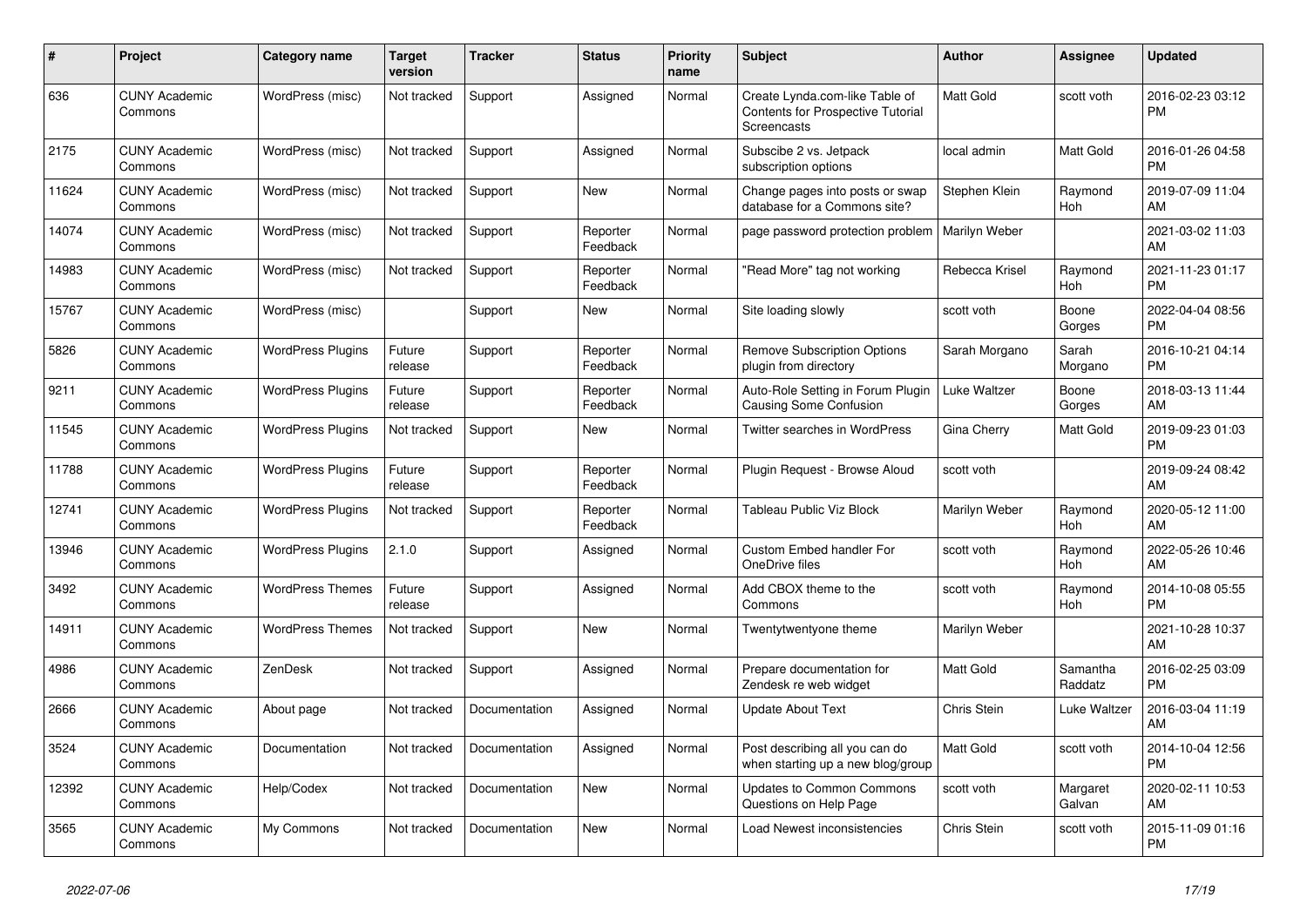| #     | <b>Project</b>                  | <b>Category name</b>   | <b>Target</b><br>version | <b>Tracker</b> | <b>Status</b>        | <b>Priority</b><br>name | <b>Subject</b>                                                                       | <b>Author</b>    | Assignee            | <b>Updated</b>                |
|-------|---------------------------------|------------------------|--------------------------|----------------|----------------------|-------------------------|--------------------------------------------------------------------------------------|------------------|---------------------|-------------------------------|
| 8666  | <b>CUNY Academic</b><br>Commons | Teaching               | Not tracked              | Documentation  | Assigned             | Normal                  | Create Teaching on the Commons<br>Resource Page                                      | Matt Gold        | Laurie Hurson       | 2019-09-23 03:16<br><b>PM</b> |
| 9015  | <b>CUNY Academic</b><br>Commons | Groups (misc)          | Not tracked              | Outreach       | Assigned             | Normal                  | Email group admins the email<br>addresses of their groups                            | <b>Matt Gold</b> | Matt Gold           | 2018-01-02 09:54<br>AM        |
| 3369  | <b>CUNY Academic</b><br>Commons | Reply By Email         | Not tracked              | Outreach       | Hold                 | Normal                  | Release reply by email to WP<br>plugin directory                                     | Matt Gold        | Raymond<br>Hoh      | 2016-03-01 12:46<br><b>PM</b> |
| 2612  | <b>CUNY Academic</b><br>Commons |                        | Not tracked              | Publicity      | Assigned             | Normal                  | Pinterest site for the Commons                                                       | local admin      | Sarah<br>Morgano    | 2016-03-04 11:19<br>AM        |
| 5298  | <b>CUNY Academic</b><br>Commons |                        | Not tracked              | Publicity      | New                  | Normal                  | Survey Pop-Up Text                                                                   | Samantha Raddatz | Samantha<br>Raddatz | 2016-03-22 12:27<br><b>PM</b> |
| 6665  | <b>CUNY Academic</b><br>Commons |                        | Not tracked              | Publicity      | New                  | Normal                  | Dead Link in 1.10 announcement<br>post                                               | Paige Dupont     | Stephen Real        | 2016-12-01 03:11<br><b>PM</b> |
| 11393 | <b>CUNY Academic</b><br>Commons |                        | Not tracked              | Publicity      | <b>New</b>           | Normal                  | After 1.15 release, ceate a hero<br>slide and post about adding a site<br>to a group | scott voth       | Patrick<br>Sweeney  | 2019-05-14 10:32<br>AM        |
| 14475 | <b>CUNY Academic</b><br>Commons |                        | Not tracked              | Publicity      | <b>New</b>           | Normal                  | <b>OER Showcase Page</b>                                                             | Laurie Hurson    | Laurie Hurson       | 2021-09-14 10:46<br>AM        |
| 14504 | <b>CUNY Academic</b><br>Commons |                        | Not tracked              | Publicity      | Reporter<br>Feedback | Normal                  | Adding showcases to home page<br>menu                                                | Laurie Hurson    | Boone<br>Gorges     | 2022-01-19 03:26<br><b>PM</b> |
| 3506  | <b>CUNY Academic</b><br>Commons | Publicity              | 1.7                      | Publicity      | New                  | Normal                  | Prepare 1.7 email messaging                                                          | Micki Kaufman    | Micki<br>Kaufman    | 2014-10-01 12:36<br><b>PM</b> |
| 3509  | <b>CUNY Academic</b><br>Commons | Publicity              | 1.7                      | Publicity      | New                  | Normal                  | Create 1.7 digital signage imagery                                                   | Micki Kaufman    | Marilyn<br>Weber    | 2014-10-01 12:40<br><b>PM</b> |
| 3510  | <b>CUNY Academic</b><br>Commons | Publicity              | 1.7                      | Publicity      | Assigned             | Normal                  | Post on the News Blog re: 'My<br>Commons'                                            | Micki Kaufman    | Sarah<br>Morgano    | 2014-10-15 11:18<br>AM        |
| 3511  | <b>CUNY Academic</b><br>Commons | Publicity              | 1.7                      | Publicity      | Assigned             | Normal                  | Social media for 1.7                                                                 | Micki Kaufman    | Sarah<br>Morgano    | 2014-10-14 03:32<br><b>PM</b> |
| 6014  | <b>CUNY Academic</b><br>Commons | Publicity              | Future<br>release        | Publicity      | Reporter<br>Feedback | Normal                  | Google search listing                                                                | <b>Matt Gold</b> | Boone<br>Gorges     | 2016-09-21 03:48<br><b>PM</b> |
| 4235  | <b>CUNY Academic</b><br>Commons |                        | Not tracked              | Design/UX      | Assigned             | Normal                  | Explore user experience around<br>comments on forum topics vs docs                   | <b>Matt Gold</b> | Samantha<br>Raddatz | 2015-07-21 10:23<br>AM        |
| 15210 | <b>CUNY Academic</b><br>Commons | Analytics              | Not tracked              | Design/UX      | New                  | Normal                  | Google Analytics improvements                                                        | Colin McDonald   | Boone<br>Gorges     | 2022-05-24 10:47<br>AM        |
| 7624  | <b>CUNY Academic</b><br>Commons | BuddyPress (misc)      | Future<br>release        | Design/UX      | <b>New</b>           | Normal                  | <b>BP Notifications</b>                                                              | Luke Waltzer     | Paige Dupont        | 2017-02-08 10:43<br><b>PM</b> |
| 4226  | <b>CUNY Academic</b><br>Commons | <b>BuddyPress Docs</b> | Future<br>release        | Design/UX      | <b>New</b>           | Normal                  | Add option to connect a Doc with<br>a Group                                          | Samantha Raddatz | Samantha<br>Raddatz | 2015-09-09 04:08<br><b>PM</b> |
| 4027  | <b>CUNY Academic</b><br>Commons | Commons In A Box       | Not tracked              | Design/UX      | Assigned             | Normal                  | Usability review of CBOX update<br>procedures                                        | <b>Matt Gold</b> | Samantha<br>Raddatz | 2015-05-11 06:36<br><b>PM</b> |